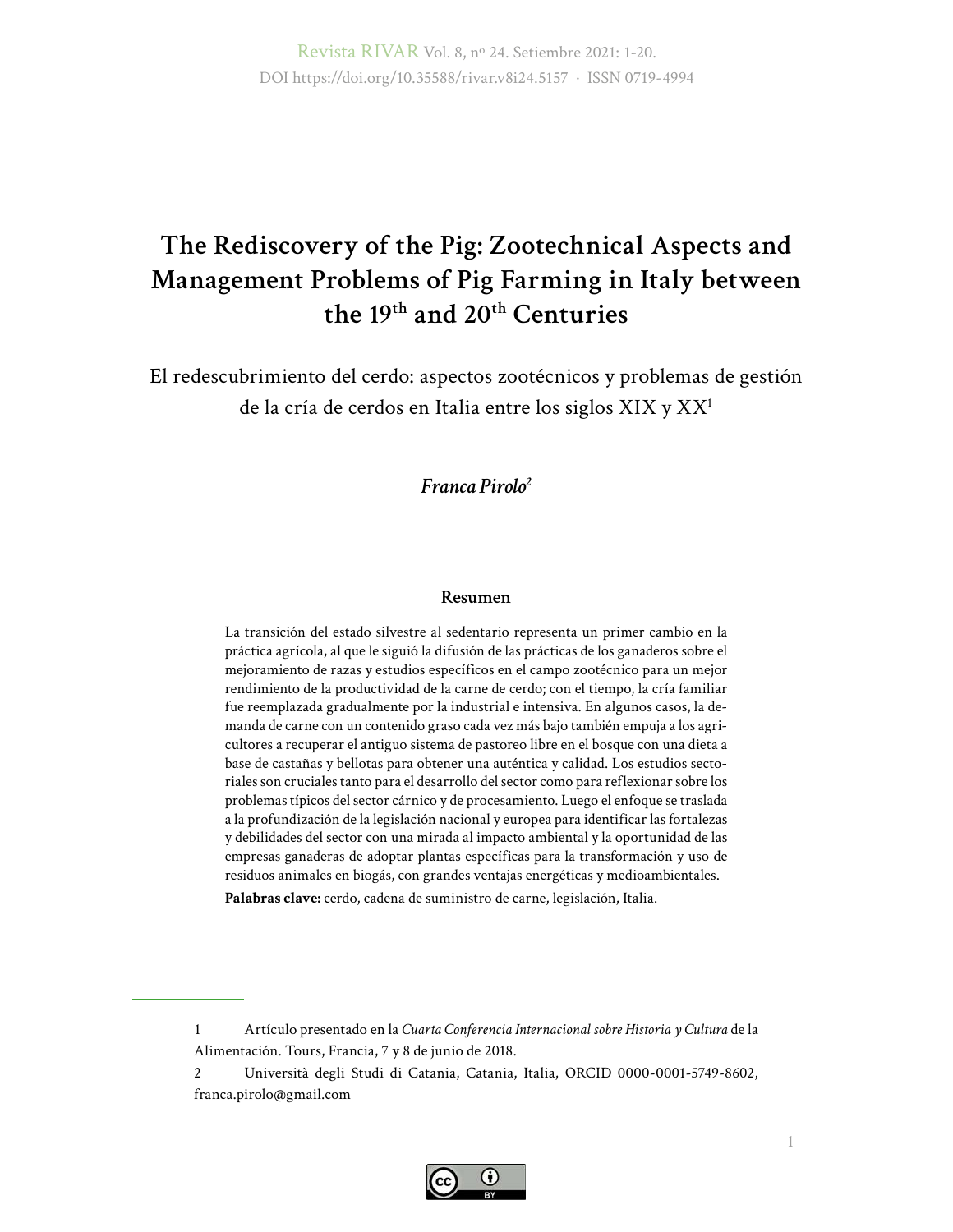#### **Abstract**

The transition from the wild to the sedentary state represents the first change in farming practice which was followed by the dissemination of the practices of breeders on the improvement of breeds and specific studies in the zootechnical field for a better yield of pig meat productivity. The family-run breeding was gradually replaced by the industrial and intensive one. The demand for meat with an increasingly low-fat content has also pushed farmers to recover the ancient system of free grazing in the woods with a diet based on chestnuts and acorns to obtain a genuine and quality. Sector studies are crucial for the development of the sector and to reflect on the typical problems of the meat farming and processing sector. The focus then shifts to the deepening of national and European legislation to identify the strengths and weaknesses of the sector with a look at the environmental impact and the opportunity of livestock companies to adopt specific plants for the transformation and use of animal manure in biogas with great advantages in terms of energy and environment. **Keywords:** pig, meat supply chain, legislation, Italy.

### **Introduction**

Massimo Montanari (1984) citing a work of Louis Bourdeau (1894) reflects on the importance of material culture and presents the pig as a symbol of the ancient agro-food civilization, the emblem of the festival of "fat" and collective culinary imagery (Malossini and Loszack, 2014).

During the Medieval Age, pigs were left to freely roam in their wooded environment, feeding on acorns and roots, while at other times they wandered undisturbed in urban settings scavenging for food residues. Today's domesticated pig differs from its descendant, the wild boar; it has become developed for purposes of propagation and as an animal that is intentionally fattened to especially serve as food throughout the year for rural families. The management of pork meat production, which included pig fattening, was often entrusted to the swineherder (Montanari 1979, 1984; Baruzzi and Montanari, 1981).

Because of its predisposition for fattening, the pig has historically swerved a dual purpose: first, as a source of income for the rich, and second, as a reserve of food for the poor, who preserved its meat using salt. In economic terms, it represents the oldest livestock industry (Montanari, 1984). For the Latin agronomists, the pig was the symbol of an abundant and joyful life and they celebrated its qualities in their extravagant poems targeted to farmers with instructions involving agricultural and breeding practices (Ferrari, 1761; Frizzi, 1772; Onorati, 1854; Columella, 1947; Varrone, 1992; Emiliano, 1998).

In 1815, the Count Filippo Re, a professor of botany and agriculture at the University of Modena, published his work entitled *Nuovi elementi di Agricoltura*, and in volume IV, chapter XI he dealt with various aspects concerning the breeding of pigs: "of the pigsty, of the choice of the boar, the quality of the sow, advice on the mating, of the pigs, of the suitable food and drink for this herd, of the fattening of pigs, indications on their illnesses" (Re, 1815: 207). Filippo Re, who already in 1809 had compiled the *Annali di Agricoltura del Regno d'Italia*, in just a few pages gathered information on the conditions of the woods and on pig breeds, set out the practices

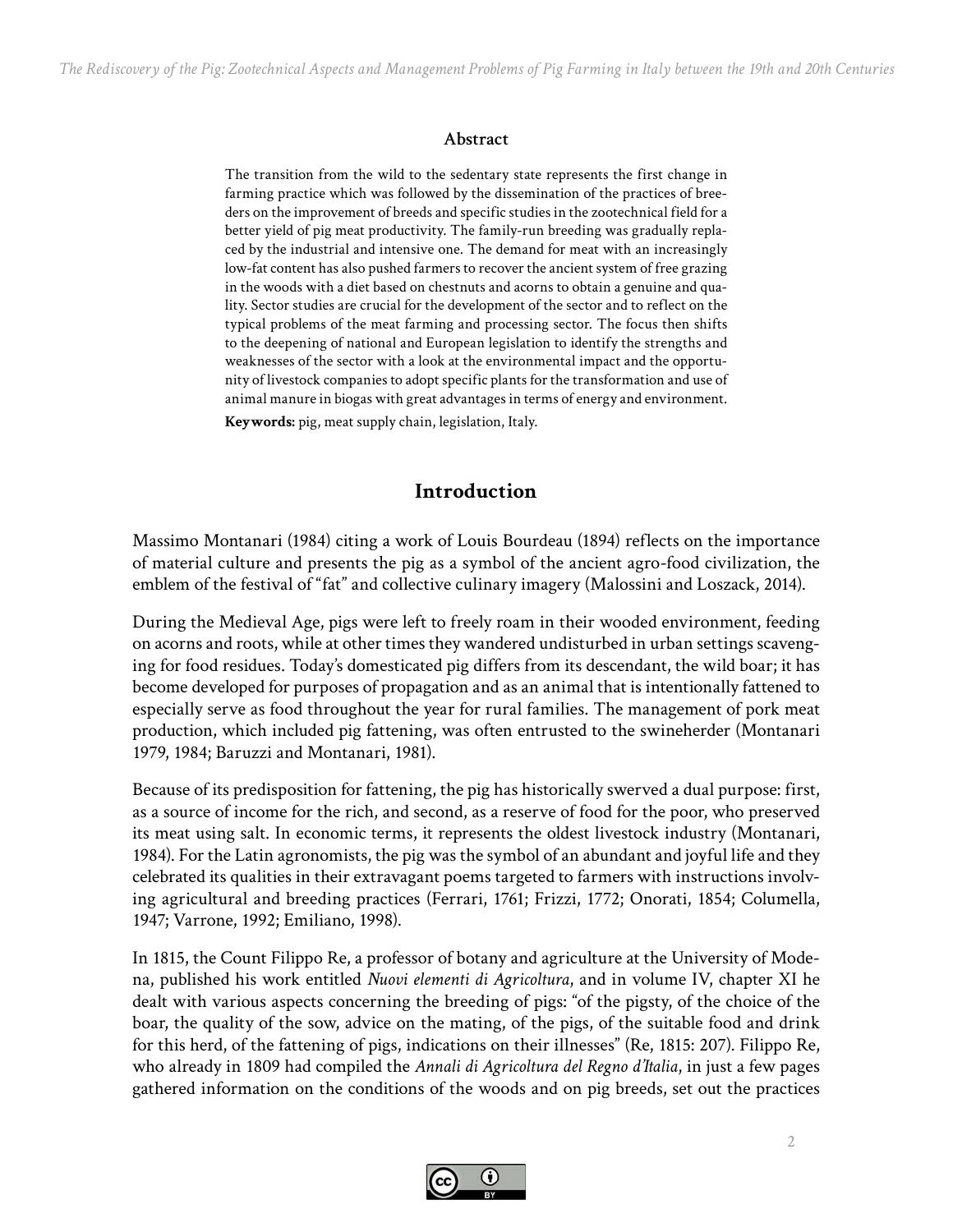to keep enclosures clean, and noted the importance of providing good feed, the preference for acorns and wild chestnuts and the prohibition in some Milan states to use the pomace or walnut that influenced the quality of meat, causing the sausage to turn rancid.

# **The Italian pig in the 19th century**

The first treatises on pig breeding were limited to the distinction of breeds from the white, red and black color of the coat, to the conclusion that the latter two supplied the finest meats. The interest in developing the rural economy would be enlightened over the following years by observations, studies, and memoirs addressing to pig farmers, knowledgeable about animal feed, reproductive techniques, meat processing, and gastronomy (Margaroli, 1851). However, above all, research focused on indigenous breeds and the livestock situation in Italy (Motti, 1888; Marchi, 1897, 1914; Faelli, 1903; Alberti, 1906; Mascheroni, 1927; Pergola, 1945; Corio, 1963).

The appearance and quality of the meat were concluded to depend upon the pig's diet: from the color of the leathery skin covered with hard or soft bristles that fade from black to red-brown, to the body that ranges from an elongated shape to a more compact one as well; the long or short ears, though strong, muscular legs; and the snout, which is longer in the scavenging animals and less pronounced in more domesticated breeds that have been reared within stables and pigsties.

Until at least the second half of the nineteenth century, the diet of Europeans was based solely on cereals. Meat consumption was the privilege of the city's elite. Subsequently, the consumption of meat by families progressively increased hand in hand with zootechnical improvements aimed at improving the quality of the meat, the introduction of innovative conservation techniques, the acceptance and practice of stable farming, the establishment of public abattoirs that guaranteed compliance with hygiene rules during processing and improved means of transport. Consumption thus changed and immediately confirmed that one of the urgent problems to be faced was selecting the breeds, since each region of the peninsula had one or more pig breeds also with different morphological characteristics which were dependent upon climatic and environmental conditions. The first manuals of practical ideas on pig breeding date back to the nineteenth century (Stanga, 1915).

The art of pig farming lies in the feeding dairy written by the Marquis of Crotta d'Adda (Cremona) in 1815, documenting that successful breeding depends on the experience of the breeder and the diffusion of his knowledge taking into account environmental diversities including soil, climate, food availability and financial resources because "zootechnics change even at a distance of one kilometer" (Stanga, 1915), and each farmer, as with the viticultural industry, must adapt each unique situation to the real conditions in which he works.

Pig farming is a profitable activity; the renowned saying "nothing goes to waste with a pig" should be completed with "and even the pig refuses nothing" because being an omnivorous animal, it eats everything. Therefore, its diet is not subject to the high prices of food sources and the agricultural environment they constitute.

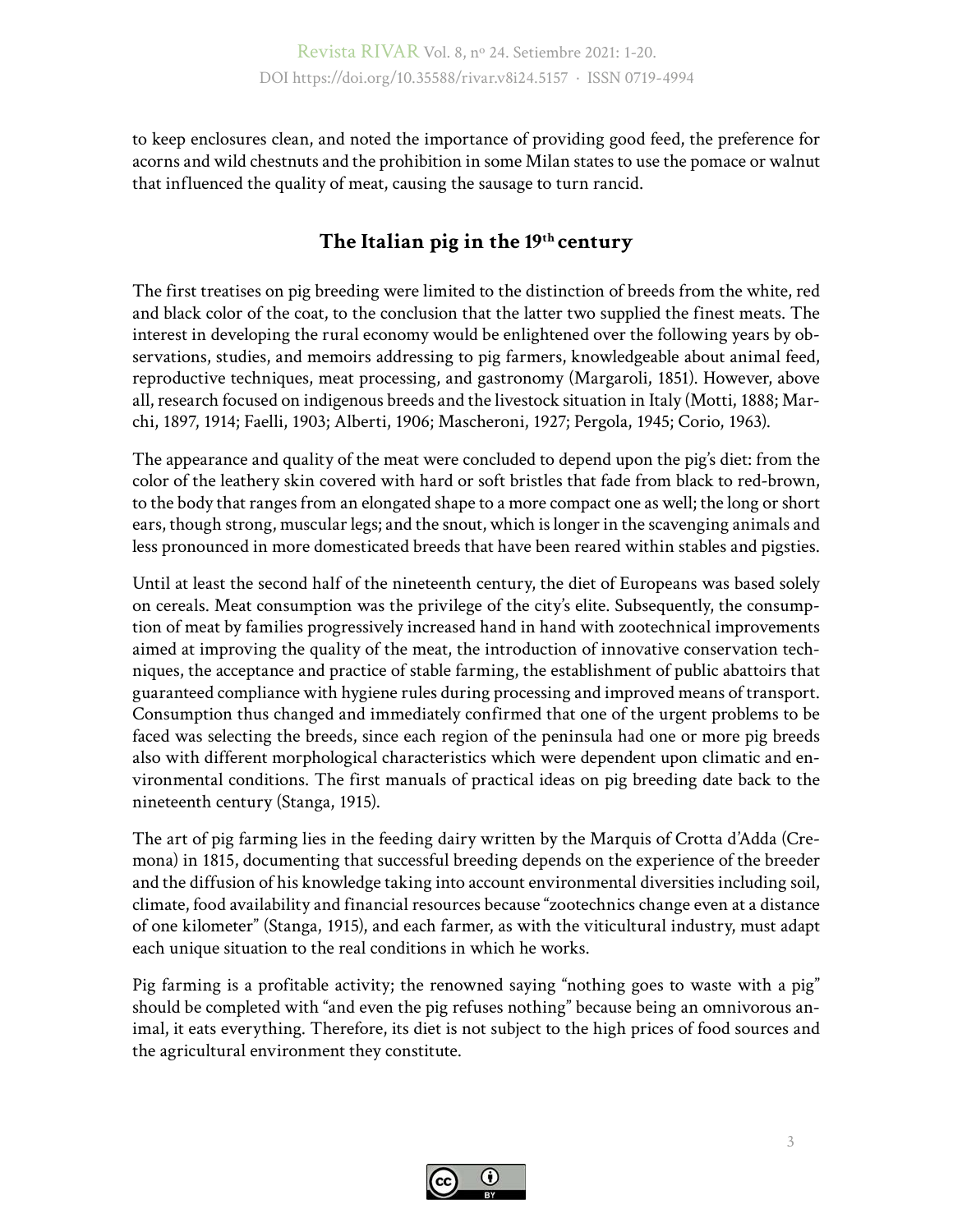In this regard, Idelfonso Stanga writes that in his breeding farm pigs follow a diet of few foods and recommends the breeder to "adapt and use" his practical advice. The profits of the livestock depend on the cross breeding that allows obtaining breeds of strong and fertile constitution: a good breeder should know how to choose the purebred pigs suitable for crossbreeding and English breeders were considered the best because they bought boars from trade shows so they could know where breed came from.

Among native Italian pig breeds, there were two important breeds in the Piedmont: "Cavour" bred on the plains and hills of Asti, Alessandria and Monferrato, and "Garlasco", typical of Lomellina and upper Novarese. Expert Piedmontese agronomists like Lascaris, Magnone, and Cavour, attempted to import a "Siamese" breed, a spotted Asian pig, small with thin and short legs, fine bristles, along with an "Anglo-Chinese" breed, but their poor upkeep over time led to the breed's extinction Breeding in Piedmont was not very expensive because pigs were left to pasture and were supplemented with household leftovers or wheatmeal that was unsuitable for human nutrition (Enciclopedia Agraria Italiana, 1880).

The Piedmontese pigs, despite being an easy breed for fattening and with fine meat and lard, did however not flesh out during the summer months with this kind of feed unlike the pigs bred in Lombardy: Milanese breed was fed with surplus of *Bergamine<sup>3</sup>* and cheese manufacturing.

It was the dairy industry that gave a boost to pig breeding. Usually, in the first phase of their life, pigs were left to graze in fields or in the woods and were ultimately confined to stable areas. To make the most of scraps and leftovers, cheese factories and dairies in northern Italy combined their main activity with the breeding of pigs, especially suckling pigs or *magroni*.

In a second phase, specifically the fattening, adult pigs, boars, and sows were kept in pigsties both to favor their reproduction and to fatten them with foods based on acorns, flour, and fatty alimentary waters, waste fruit, and vegetables. Italian fattening techniques were adopted in pigs from birth, above all in cheese factories. English breeders were already following an intensive kind of breeding.

# **Italian native breeds**

In the Parma and Piacenza regions, the Parmese breed existed, which was easy to fatten, and was described by Pietro Del Prato, professor at the Faculty of Veterinary Medicine of the University of Parma, as producing exquisite meats suitable for preservation with salt, "outcome of the black breed with large ears" which did not require crossbreeding with the Anglo-Chinese breed (Del Prato, 1869). Then there are the Romagnola breed (Mora or Castagnona), Forlivese, Faentina, Riminese and the Roman breed. They are more rustic than the others with a smaller head but resistant to soil conditions and diseases such as malaria. In Tuscany, the Maremmana or Macchiaiola breeds were left to graze in the wild on the scrubland. However, feeding on shrubs hindered their fattening and this breed also became extinct along with the Mediterranean scrub, attributed to land reclamation for farming.

<sup>3</sup> The Bergamine were transhumant shepherds from the Bergamasco valleys who were involved in the production and processing of milk.

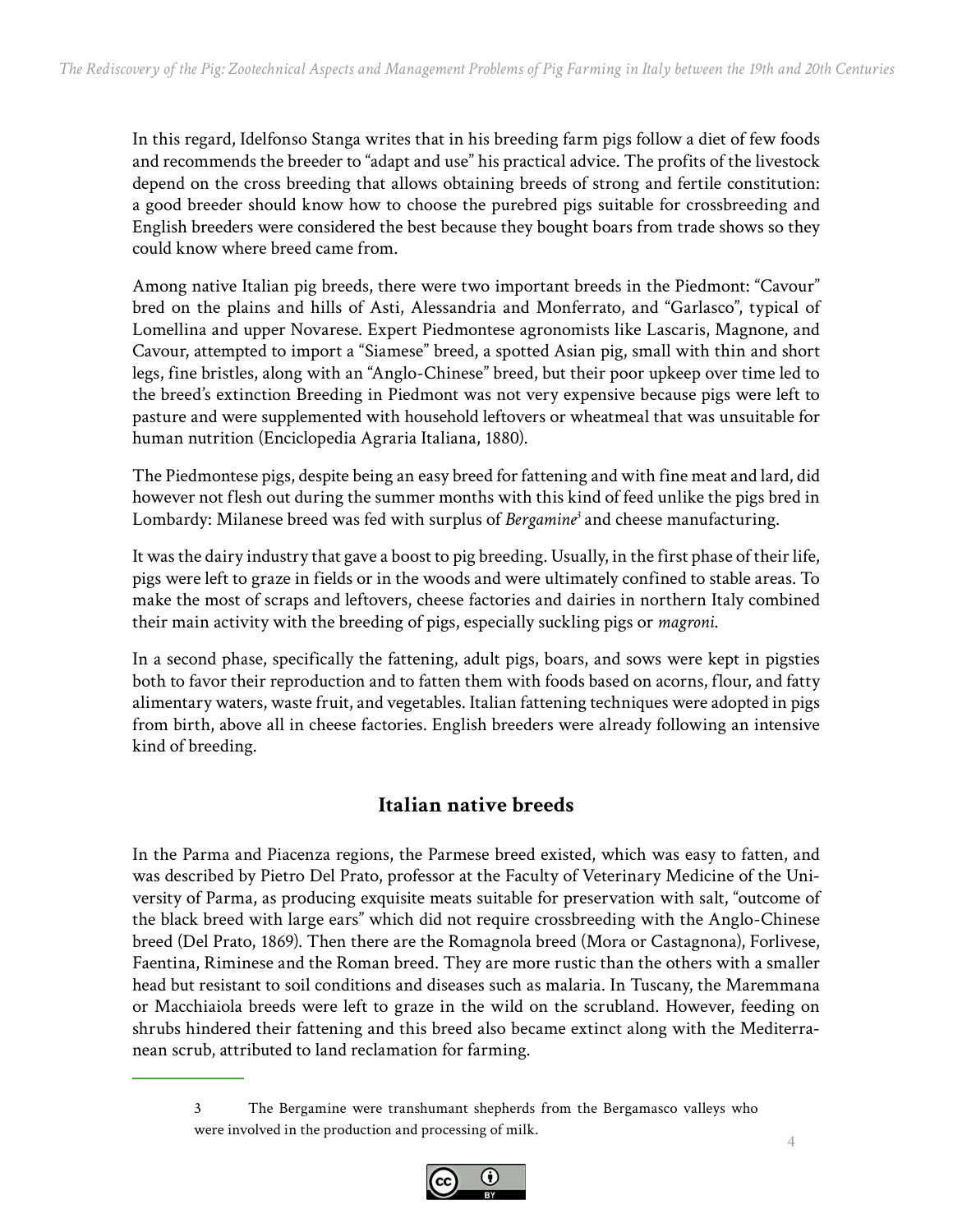Instead, the Cinta Senese (see the late medieval murals by Ambrogio Lorenzetti, *The Allegory of good and bad government,* kept in the town hall of Siena) was very widespread: a black breed with a white band around the chest, bred in the woods and fed on acorns, tubers, and other subsoil products; a rustic animal with a marked grazing activity whose characteristics were considered suitable for national swine production. Indeed, in 1934, the Agriculture Inspectorate of Siena began to handle its improvement.

Among Italian breeds, the Casertana (Napoletana, Pelatella) has always been the most appreciated, as is the Pugliese breed, which is very similar and is left to graze wild so much so that it very much recalls the wild boar. The British imported it for the improvement of the Berkshire breeds. From England, they were imported into Italy where they were considered the best of the Yorkshire breed. The king in his residence in Venaria Reale possessed a herd of this breed called Anglo-Chinese (Enciclopedia Agraria Italiana, 1880: 373).

The Pugliese breed has a characteristic white coat and is bred in Puglia (Murge), in north-eastern Lucania, and in Campania. In these regions, the Cavallina also is bred, with its typical dark coat and white-tipped bristles; it is slow-growing and provides tasty meats with low fat. The Calabrese breed, with its Reggitana, Cosentina, and Lagonegrese varieties (Bonadonna, 1951), the Sicilian breed—not very prolific—and moreover the scarcity of the woods on the island, has not favored the development of the breeding that would in any case not be very profitable.

The Sardinian breed pigs resemble small, slow-developing wild boars and were trained as guard dogs. The breed was improved with crosses with the French Craonnaise pig and with the Yorkshire, Berkshire and Casertana breeds.

The Marchesina*,* bred in Lucania, Basso Molise, and Capitanata, which also constitutes a primitive breed, is slow to fatten and moreover not very prolific. To achieve improvements, attempts were made to crossbreed with other breeds but in any case, without appreciable results, which led to the consideration that to obtain a better yield, it would have been preferable for this breed to be raised domestically.

Italian pig breeds were suppliers of lard whereas English pig breeds above all provided meat. There was a need to have a breed with the right proportion of meat and lard, and so in 1873 the *Deposito di animali miglioratori* (Depository of Improver Animals), managed by Antonio Zanelli, intervened in the breeding of the species by importing English Large White and Yorkshire pigs to improve breeds and obtained the Middle White breed.

### **First attempts of improvements**

Antonio Zanelli was born in Chieve sul Cremasco on April 3rd, 1825, and in 1870 he was director of the chair of agriculture at the Technical Institute of Reggio Emilia and then director of the Reggio Emilia Dairy and Livestock School (Ricchetti, 1894). He was the juror at livestock shows, in Vienna in 1873 and in Paris in 1878. In 1879, he dealt with the conditions of pastoralism in Sicily and Sardinia, and subsequently obtained from the government the possibility of establishing the Depository and import English breeding pigs, Large White and Yorkshire breed to have Middle White breed.

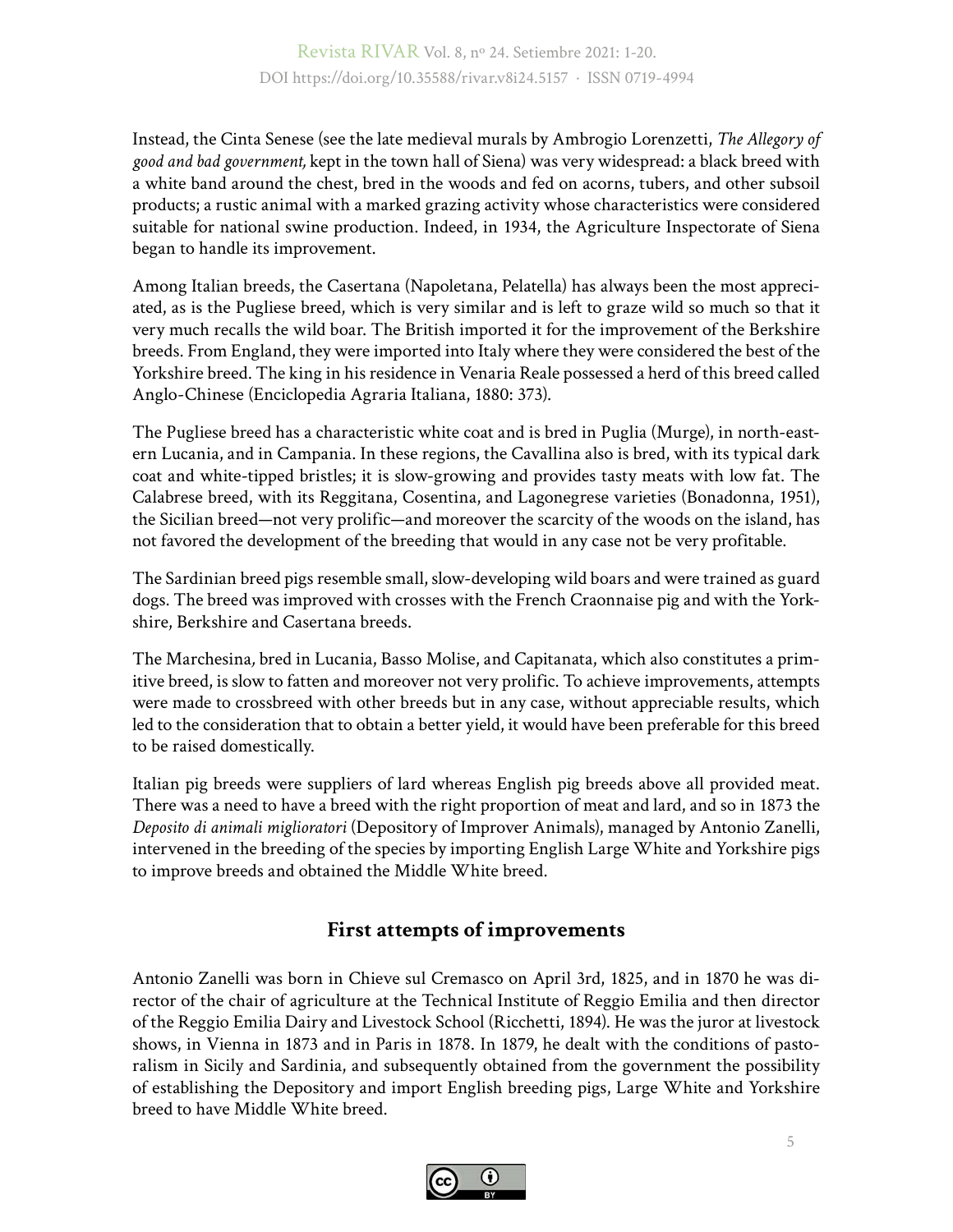All of Zanelli's zootechnical studies and conferences on the importation of foreign livestock from Switzerland, Holland, and England and the observations on breeding crosses were compiled into printed publications and the Depository was transformed into an Experimental Animal Husbandry. In 1886, the Italian breed was crossed in Faenza with the English Yorkshire and two new breeds were created, San Lazzaro and Bastianella: the pigs were tall, with dark skin, thick and black bristles, and had ears almost as long as those of rabbits.

The native Italian breeds adjusted well to the woodland environment. They fed on acorns and wild chestnuts and provided excellent meat despite the low weight and lack of fertility. The cutting back of the woodlands prompted the phase of breeding in pigsties, using mixes of flour and milk residues from the dairies established in the north, to the detriment of the goodness of the meat and the lard of whose consumption was reduced in favor of other animal fats like butter.

#### **Breed improvement and the disappearance of native breeds**

In the nineteenth century, England was one of the main producers of pig breeds and the most specialized in their improvement; it exported breeds and crossed them with indigenous breeds in the counties of York, Lincoln, and Norfolk*.*

Due to the repeated crossings, starting with the White breed, the White Suffolk, Norfolk Lincolnshire, and lastly Yorkshire (or English white straight-eared breed), breeds were developed, from which the three large, medium and small sub-races then emerged. The large white-pink Yorkshire breed comes from the improved ancient pig of York County, that was imported to Italy in 1872.

During this evolutionary period in experimentation, many breeders declared themselves against the crossing of breeds on the grounds that although the problem of faster reproduction would be solved. Any economic advantage would be lost due to the process involving the speed of fattening, which was though to negatively affect the meat's quality (Alberti, 1906; Tampellini, 1905; Marchi and Pucci, 1923).

The importation of English pig breeds by crossbreeding was also much criticized by Andrè Sanson, a professor of animal husbandry at the Grignon National Agricultural School, who in his *Treatise on Animal Husbandry* (Sanson, 1887) opposed theories on the evolution of the species. Zanelli himself had doubts about the profitability depending on the cost of production, the quality of the meat, and the convenience of breeding, claiming that even if the breed reached a considerable weight, this did not correspond to the amount of food ingested. These breeds were raised in stables by the *Stomerkerds* or reproducers on behalf of foreign exporters who asked for animals of greater weight and did not take the cost of production into consideration. But since they fattened easily, they had a reduced reproducibility and yielded a lot of fat which was a disadvantage for Italy, a country that produced hams and cured meats.

The medium Yorkshire breed includes the pig Coleshill, Cumberland, White Suffolk and the Windsor, which was born from repeated crossings between 1846-1851 in the royal estates: finally, from the crossing of the Chinese boar with the indigenous white pig, the Yorkshire small breed was created: New Leicester or Middlesex, Dishley, Small Yorkshire by the Americans. In 1885, Zanelli imported two specimens of a female and a male from the French breeder, the Marquis Leoncourt.

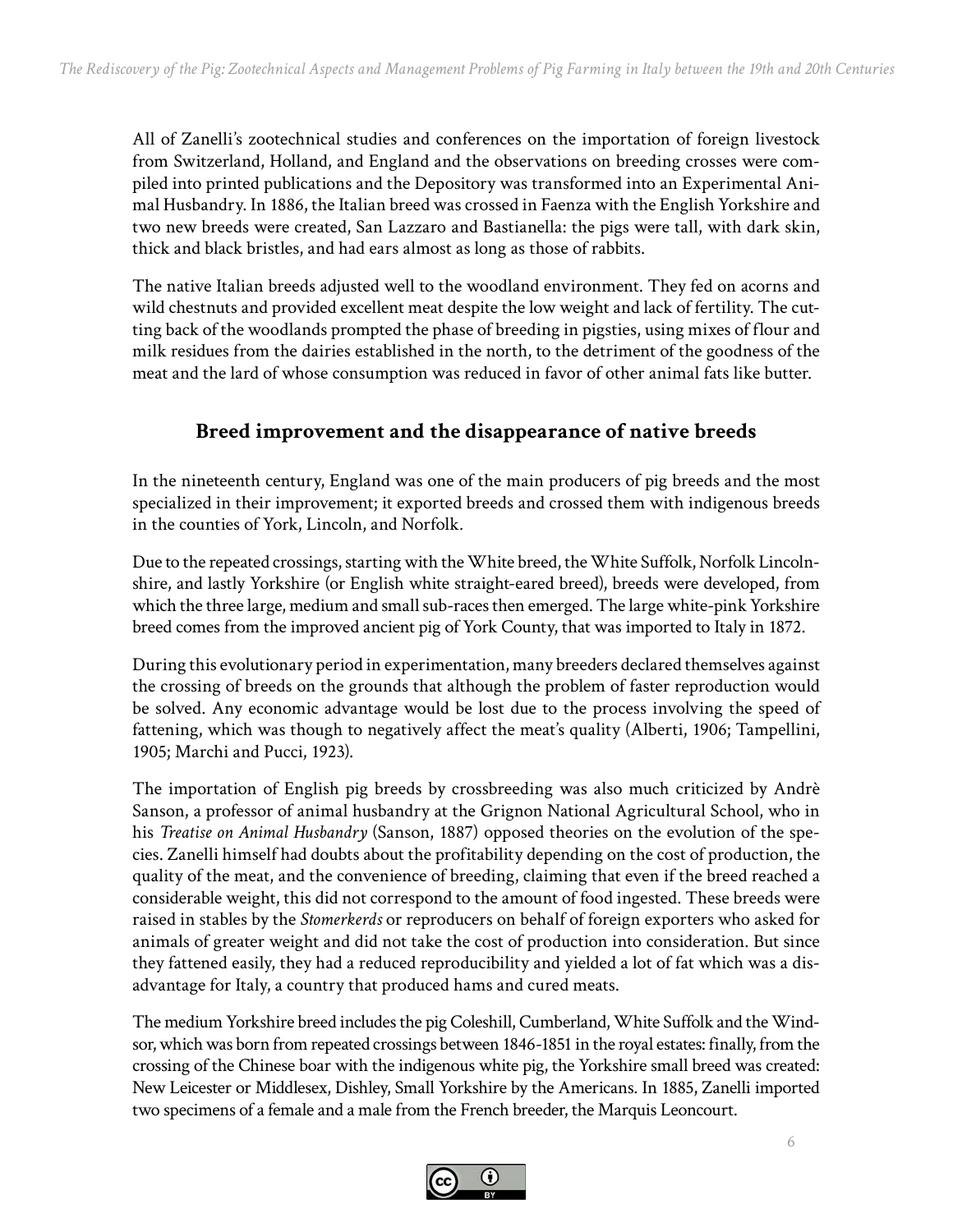The Yorkshire breed is among the most prized breeds, obtained by crossing indigenous pigs and Chinese and Siamese pigs imported to England at the end of the 18th century by the breeder Bakewell. From the various crosses between pure and mixed breeds (Baldassarre, 1899), from the largest to the smallest, sub-races were created: Large White (Lincolnshire, White Suffolk), Middle White, and Middlesex. The Essex and Middlesex races were imported into France to make crosses with native breeds (Enciclopedia Agraria Italiana, 1880: 379).

The Large White is a very valuable meat breed that ensures very high profits and is used above all for the production of bacon. The introduction of this breed is owed to the breeder Joseph Tuley (Bonadonna, 1951:1784). In the 1930s, the Large White was still the best breed in the "Tonnage Contests" of the Milan Trade Fair.

In the eastern English counties and especially in the County of Lincoln, in the famous "Duckering Farms", the Large White was further crossed with other breeds such as Berkshire, Middle White, Saddleback, Large Black, and Tamworth. Tamworth is perhaps the oldest pure English breed imported in the nineteenth century from Leicestershire, Staffordshire, and Northamptonshire, first into the United States and later into other European countries: a dark red pig (mahogany) that grazed in the forests of the Midland county, but when the woods were transformed into agricultural fields it was crossed with less wild breeds like the white pig but the white, black and gray crosses were not highly appreciated. In Italy it was not widespread.

The Middle White breed is a prolific and long-living breed whose introduction is due to the breeder Sanders Spencer and E.O. Whetam, of the Cambridge School of Agriculture, published in the *Pig Breeders' Annual* that the slaughtering yield of Middle White pigs exceeded 70%.

In the nineteenth century, in West Berkshire Casertana pigs were bred with Chinese pigs: a new breed called Berkshire was born from the name of the place where the cross was made: whose pigs were black, white-spotted. The Berkshire breed has always been considered the most important breed in England and the ancient breeders mated them with wild boars. In the second half of the century, English breeders began to select breeds to breed with Chinese pigs, Chinese and Neapolitan mestizos and they obtained robust animals with shorter heads and longer ears. The first breeders to experiment with the crosses were Riccardo Astley of Oldstone-Hall, Lord Barrington, and Sherard. In 1884, the first society for the Berkshire was founded, the "British Berkshire Society"; and in 1899, the "Large Black Pig Society" was established for the Large Black breed, to guarantee the standard of the breeds.

In 1913, the Gloucestershire Old Spot was obtained from the crossing of the White Large and Large Black. In 1836, Mr. Queen raised 18,270,000 heads for a value of 456.750.000 Italian Lira. As for Italian pork consumption, this amounted to 6 kg per person each year, corresponding to 2/3 of the animals raised in the country, while in France consumption was 11 kg per person each year.

7 Italy has never imported pigs from France, Switzerland, or Germany because it had superior quality breeds. From Emilia Romagna processed meats were exported such as hams, *biandole* and salted lard that were transported in tin boxes. Italian cured meats were affected by competition from American cold cuts. In North America, the commercial houses slaughtered 50,000 pigs a day (from November 1st, 1872, to April 30th, 1873, the "Pork Packer's" slaughtered more than 5 million pigs. In Chicago, there were 40 companies for salting meat of which only 8 worked exclusively for Europe, where they imported only processed pork with a value of more

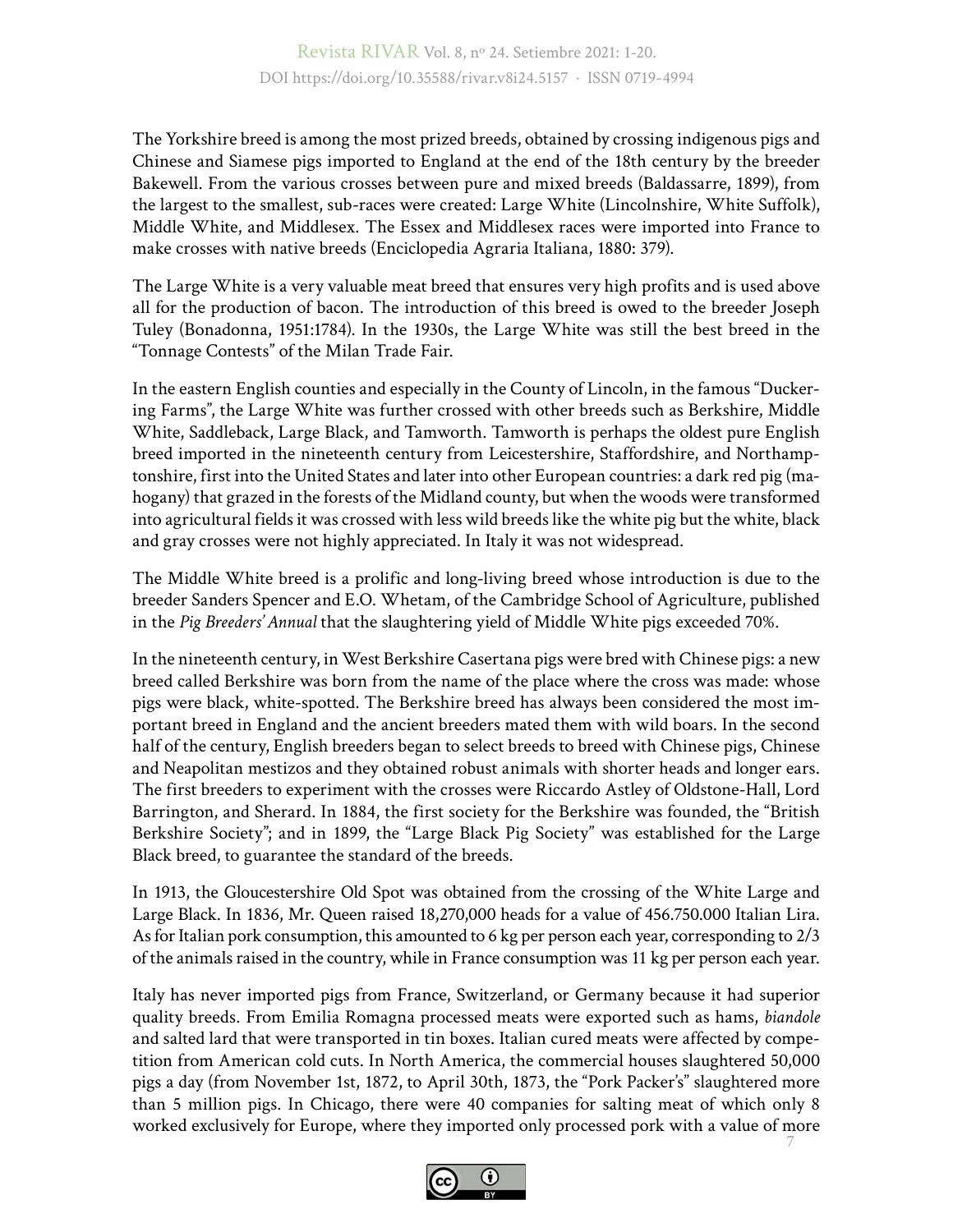than 200 million Italian Lira a year. In 1878, the price of American salted pork was 80 cents/ kg in Paris. The British government stipulated contracts with speculators from Ontario and Canada for fresh American meat supplies for troops based in Cyprus and Gibraltar (Rastoin and Ghersi, 2010).

Italian exports of pigs benefited foreign breeders who reimported them after fattening, taking advantage of the price. But Italy was also a producer of pork; at the Paris Exposition of 1878 there were the "Fratelli Bassi" of Bologna who presented salted meats in tin cans, "Forni" hams, Carulli's salami *monstre* and for tin cans, the "Bolognese Society". On that occasion, the Royal Higher School of Agriculture of Portici received "une mention très honorable" for boars and sows of the Theanina or Casertana breed.

After the first "statistic" that coming from the data of the Paris Exhibition, other statistics were published by the Ministry of Agriculture, Industry, and Commerce in 1875 reported by Maestri in *L'Italia economica* (Ministero degli Interni, 1878). The census began in January 1869 and due to coinciding with the corn duties the data are not reliable because it was feared that a new tax would be introduced, this time on cattle. Furthermore, there are no data from Rome and its provinces that had not yet been annexed to the kingdom: 1,553,582 pigs, of which about 50% were fattening pigs and the other 50% piglets (34%), sows (14.3%), and boars (1.7%).

From the Yearbook, it is also possible to extract data on Italian pork imports and exports in the five-year period 1862-1877 (Table 1):

| Year | Imports<br><b>Exports</b> |           |  |
|------|---------------------------|-----------|--|
| 1862 | 5.148<br>42.245           |           |  |
| 1863 | 23.566                    | 19.981    |  |
| 1864 | 7.570                     | 15.049    |  |
| 1865 | 8.603                     | 17.181    |  |
| 1866 | 6.448                     | 44.807    |  |
| 1867 | 4.843                     | 81.677    |  |
| 1868 | 4.981                     | 85.891    |  |
| 1869 | 7.714                     | 65.978    |  |
| 1870 | 3.940                     | 76.086    |  |
| 1871 | 3.220                     | 177.545   |  |
| 1872 | 3.515                     | 105.186   |  |
| 1873 | 5.925                     | 53.678    |  |
| 1874 | 6.124                     | 50.492    |  |
| 1875 | 4.455                     | 37.652    |  |
| 1876 | 4.370                     | 115.037   |  |
| 1877 | 4.247                     | 130.251   |  |
| Tot. | 104.699                   | 1.118.736 |  |

#### **Table 1.** Imports and exports of pigs (1862-1877) *Tabla 1. Importaciones y exportaciones de cerdos (1862-1877)*

Source/fuente: Il Coltivatore, 1897: 538-539.

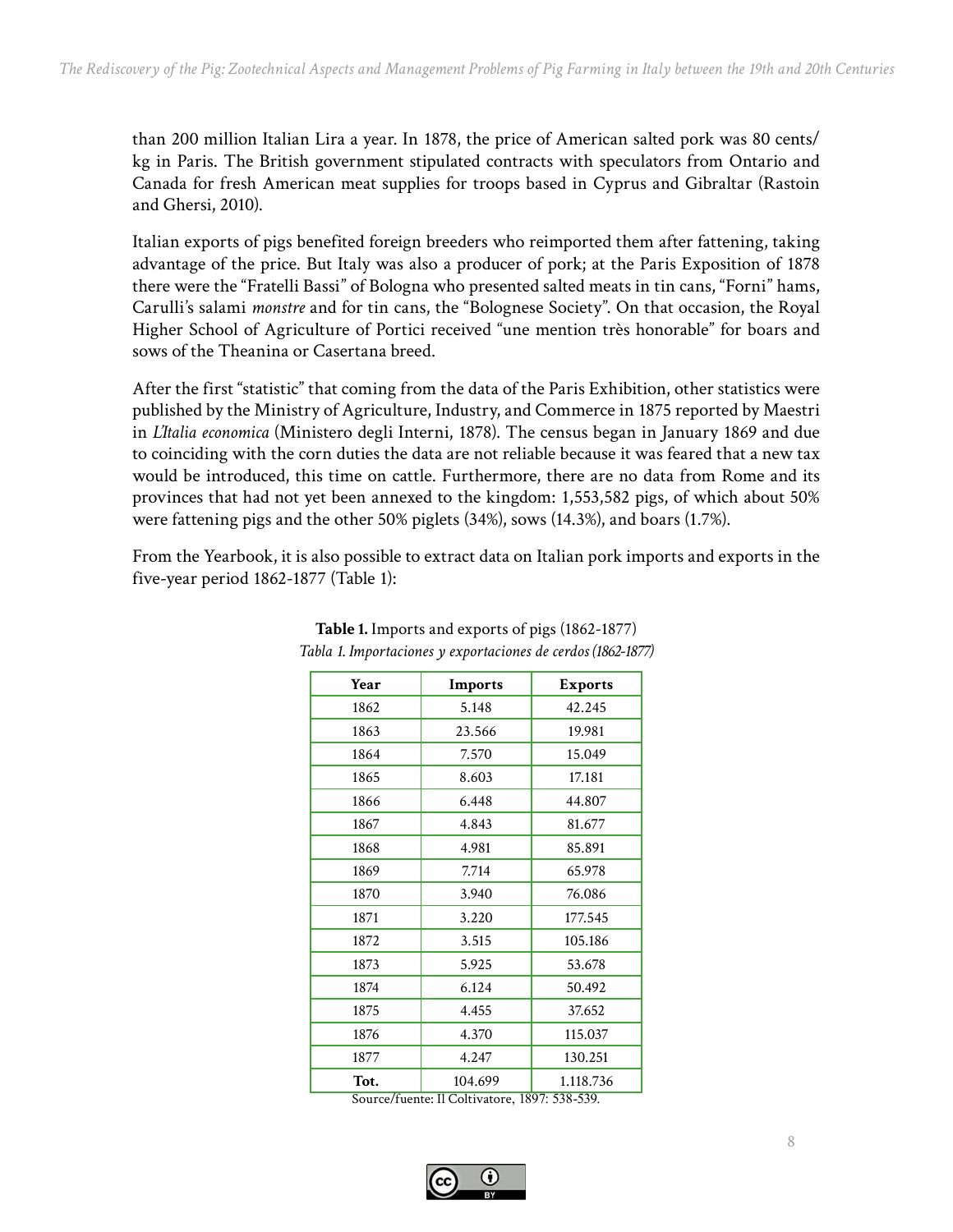After the First World War, the indigenous races disappeared completely while the crossbreeds with the English ones remained; it was only in 1942 with regard to the selection of pig breeds, that the Ministry of Agriculture and Forests instructed a commission to set the standard of the breed and began considering the establishment of a genealogical book, but with the arrival of the war nothing more was done. By contrast, in the late nineteenth century England already had an Almanac containing lists of breeders of each breed of animal that the *Livestock Journal* published annually. The only Italian breeders of the Berkshire breed known were the Marquis Idelfonso Stanga of Crotta d'Adda (Cremona) and Teodoro Benzoni of Gerenzago (Pavia) (Drouard and Oddy, 2016).

| <b>Countries of origin</b> | 1892  | 1893   | 1894   | 1895  | 1896  |
|----------------------------|-------|--------|--------|-------|-------|
| Austria-Hungary            | 3.255 | 18.058 | 16.532 | 2.272 | 234   |
| France                     | 427   | 11.551 | 2.704  |       | 476   |
| Switzerland                | 289   | 489    | 1.262  | 1.160 | 1.518 |
| Other countries            |       |        | 16     | 16    | 43    |
|                            | 3.971 | 30.098 | 20.514 | 3.453 | 2.271 |

**Table 2.** Pig Imports of pigs (1892-1896) *Tabla 2. Importación de cerdos (1892-1896)*

Source/fuente: Il Coltivatore, 1897: 538-539.

**Table 3.** Pig Exports (1892-1896) *Tabla 3. Exportación de cerdos (1892-1896)*

| <b>Destination</b><br>countries | 1892   | 1893   | 1894   | 1895   | 1896   |
|---------------------------------|--------|--------|--------|--------|--------|
| Austria-<br>Hungary             | 14.683 | 11.886 | 8.120  | 4.411  | 1.376  |
| France                          | 2.286  |        | 35     | 1.592  | 168    |
| Germany                         | 13.773 | 5.003  | 998    | 80     | 80     |
| Great Britain                   | ۰      | 229    | 71     |        | 66     |
| Switzerland                     | 17.518 | 10.145 | 37.964 | 47.523 | 41.892 |
| Other countries                 | 202    | 45     | 314    | 111    |        |
|                                 | 48.462 | 27.308 | 17.502 | 53.717 | 43.582 |

Source/fuente: Il Coltivatore, 1897: 538-539.

Tables 2 and 3 shows that in the five-year period, Italy imported about 60 thousand head of cattle but exported about 190 thousand, namely three times as many. Imports mainly come from the Austro-Hungarian region with a peak in 1893 and same is also true for France but the volume of imports is, however, subject to considerable fluctuations from year to year. In the first year considered (1892), exports are about 48 thousand heads and are almost halved the following year and reduced again in 1894, to then increase considerably, so that 1895 is the year of maximum exports directly to Switzerland.

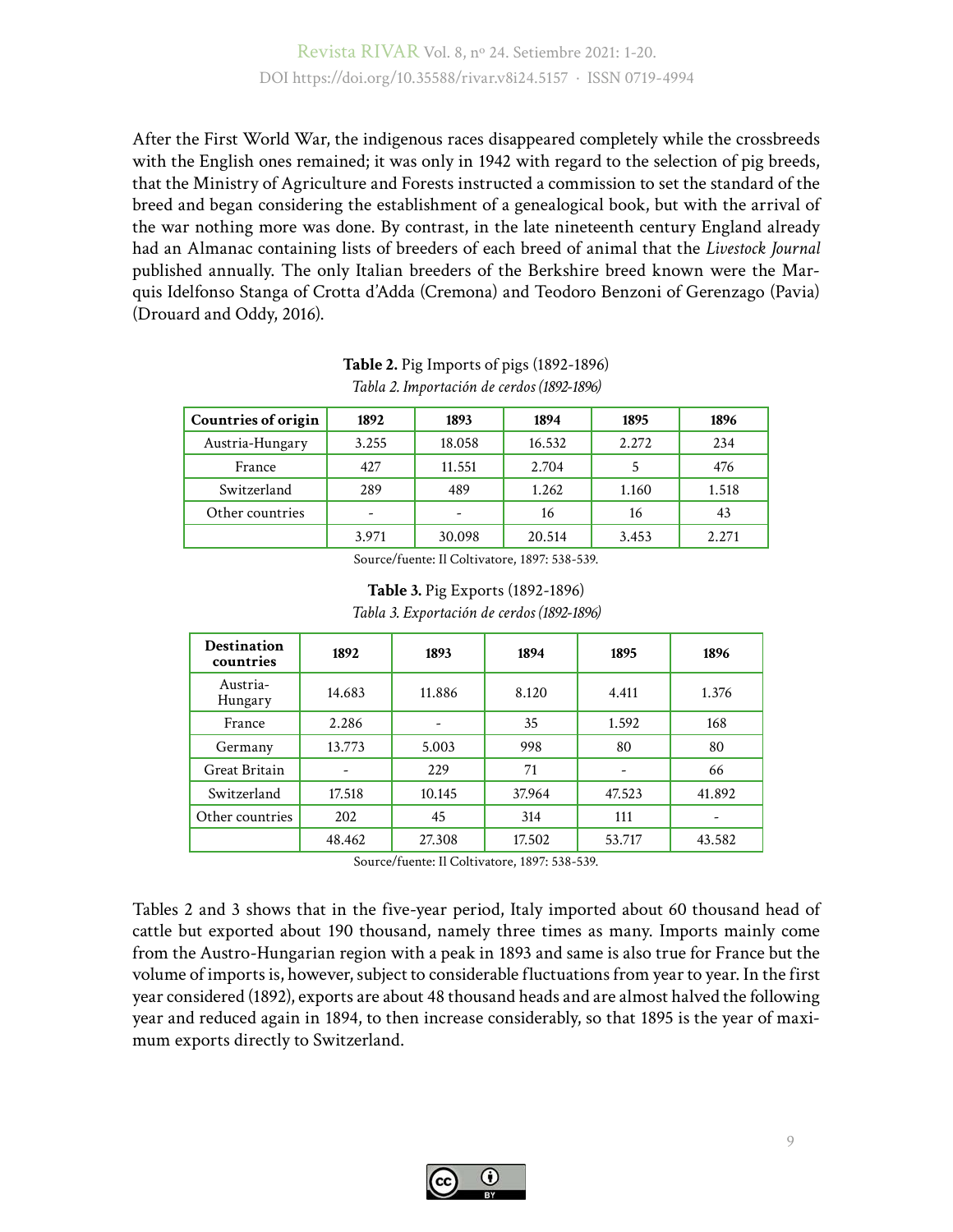In 1880, Onorato Cassella gives us the data of the European porcine population: 60 million, of which France represented about 11% and Italy with 4 million (6.7%) (Cassella and Cassella, 1880; Cassella, 1909).

A royal decree of the Ministry of Agriculture dated on January 7th, 1897, prohibited the importation of pigs from Turkey, Cyprus, Egypt, and the United States, as well as prohibiting the importation of salted and smoked pork from all countries except from Austria-Hungary, Germany, Switzerland, France, and the United States (Il Coltivatore, 1897: 59).

With about 6 million pigs, France was the third producing country after Russia and Hungary, with a predominance of Craonese pigs and other minor breeds of local importance. Austria had no significant farms; Serbia, on the other hand, became independent in 1878 with the Berlin Congress and had a flourishing zootechnical industry, while they were farms in Romania and Bulgaria for local consumption. In Hungary, the dominant breed was the Mongolizca, a Turkish or Mongolicz breed which is an indigenous breed of southern Central Europe, very similar to wild boar and the Chinese breed (Cornevin, 1895). Charles Cornevin tells of a large Mongolizca pig farm in Köbanya (Budapest) where in 1869 the first Hungarian Pig Breeders and Greasers Company and Loan Bank with a share capital of 1,260,000 Italian Lira was established. The corporate purpose was to feed and fatten pigs, deal with the sale of animals, anticipate loans on animals up to 1/3 of their value. The company purchased 90,000 square meters of land between the Hungarian Royal Railway and the Buda railway and built 150 pigsties that could hold up to 20,000 pigs and 90-grain stores; a steam mill for breaking corn and barley and even a hotel.

Each pig shed of 900 square meters could hold 250-300 pigs. In the early twentieth century, the company expanded greatly over 500,000 square meters of land and had 100,000 pigs (Barsanti, 2002).

| Countries   | N. pigs   | Density/Kmq | N. pigs/1000 inhab. |
|-------------|-----------|-------------|---------------------|
| England     | 2.137.857 | 12,6        | 112                 |
| France      | 6.096.232 | 13,5        | 189                 |
| Austria     | 354.970   | 9           | 123                 |
| Hungary     | 9.000.000 | 30          | 600                 |
| Serbia      | 1.679.000 | 34,5        | 900                 |
| Russia      | 9.242.997 | 1,9         | 113                 |
| Switzerland | 994.917   | 0,9         | 120                 |
| Portugal    | 1.051.994 | 11,3        | 223                 |
| Spain       | 1.162.676 | 4,6         | 137                 |

| Table 4. Foreign pig production (1903)        |
|-----------------------------------------------|
| Tabla 4. Producción porcina extranjera (1903) |

Source/fuente: Il Coltivatore, 1897: 59.

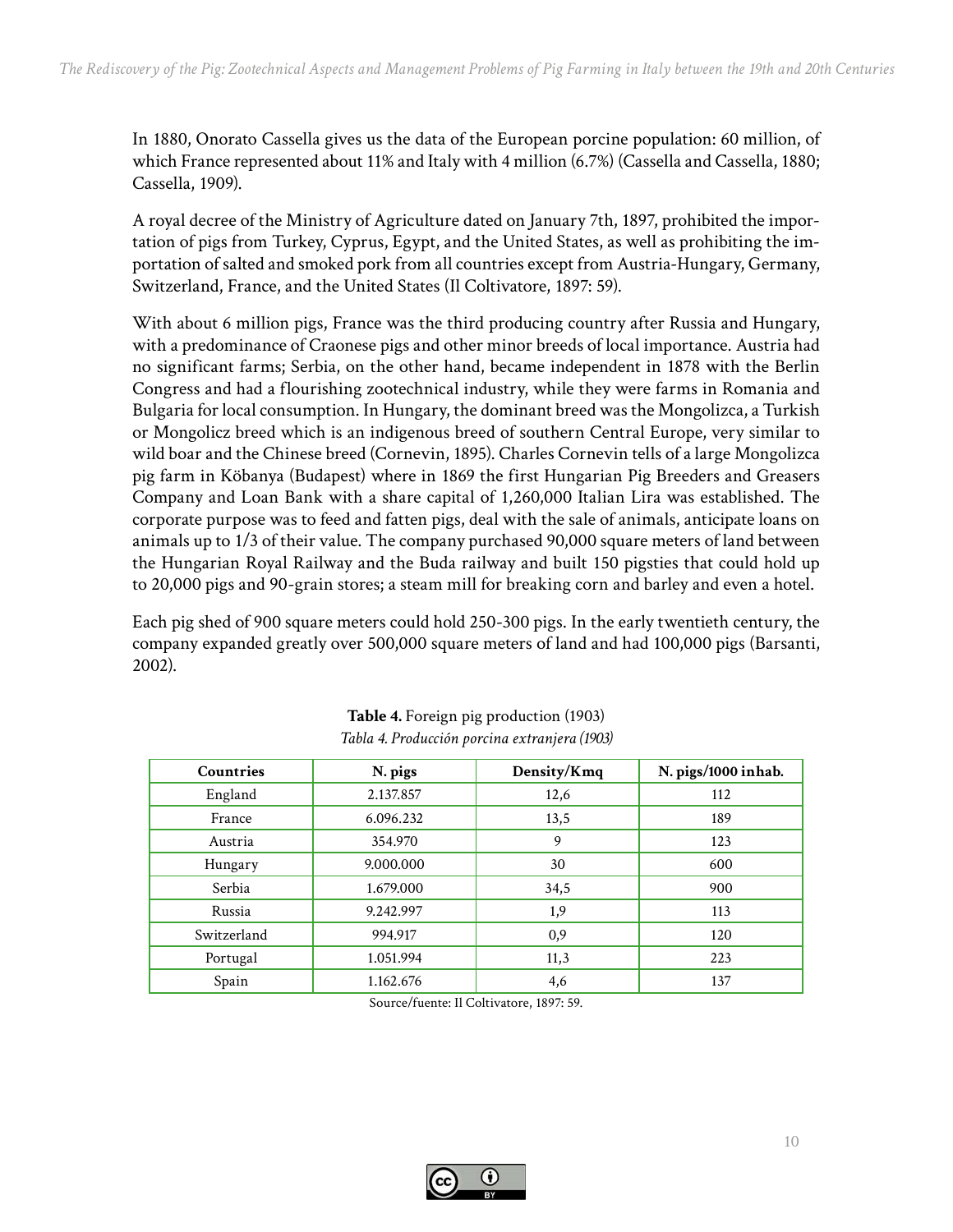The pigs were sold at live weight or net weight as established by contract or by private agreement between breeders and butchers (Table 4). In 1904, the maximum price of pigs on the official market was 125 lire/kg according to the official price list for pigs in the Milan market.

The sanitary regulations prescribed that before the sale the pigs were left in quarantine for a period of observation of 6 days to then be examined by the official veterinarian. Pigs that were affected by diseases were slaughtered in the presence of the veterinarian and after branding transported to the soap factory inside the lazaret (Tino, 2016).

# **The Italian pork chain and the regulatory framework**

The search for quality products and the need to satisfy the consumer has led to great changes especially in the livestock sector that represents the start of the meat production chain.

In Italy, the pork meat chain is distributed geographically with the regions of Lombardy, Umbria, Marche and partly Tuscany and Piedmont designated only for breeding, while the breeds chosen genetically and suitable for reproduction are mainly bred in the central regions and the industries dedicated to fattening pigs and slaughtering are concentrated in those regions closest to the outlet markets (Barsanti, 2002).

Between 1861 and 2015, pork meat consumption in Italy was divided into three main regions: North, Central, and Southern parts of the country. Supposedly the consumption of this kind of meat differed between the regions (Neo and Emel, 2018). Historically, northern regions (Lazio, for example) consumed more pork meat rather than beef due to the belief that wealthy people never used to eat a kind of "rural" meat like beef, sheep, goat, etc. But, since World War II the mentality changed, as well as the economy linked to the pork meat. In these cases, Italy became weak in a market that strongly shifted from Rome to other economic centers like New York City in the USA. Therefore, the main competitors were also "old foes" which became "allies" after Italy's access to the EU. By then, Italy had to put their own agricultural market besides other ones like Germany, Spain, Portugal, or other European Countries (Estabrook, 2015). As for the sector of cured meats, in 2014 a decrease was again recorded both for production and consumption, confirming the negative trend over the last three years. Production fell to 1.17 million tons, a decrease of 1.2% compared to 2013; of these almost 149,000 tons were exported, of which about 42% was crude ham (+ 5.7% compared to the previous twelve months). The cured meat sector has a positive trade balance, with exports exceeding imports (about 48,700 t, 32% coming from Germany), both in terms of quantity and economic value (Lucifero and Giorgetti, 2002).

So, we could establish a common link between the development of the pork meat industry in Italy during the first half of the 20th Century, and the output and recession of the sector after the 1970s, due to the main competitors (another EU country, as well as the primary market economy in the world: The United States). Following the Second World War, there was an increase in the consumption of pork and the ISTAT (Italian National Institute of Statistics) data confirm this growing trend: the Italian pig heritage of 3,760 animals in 1955 increased to 9,132 in 1982. Meat production in thousands of quintals also increased from 2,061 in 1951 to almost 8,000 quintals in 1980 and consequently the annual per capita consumption of pork also

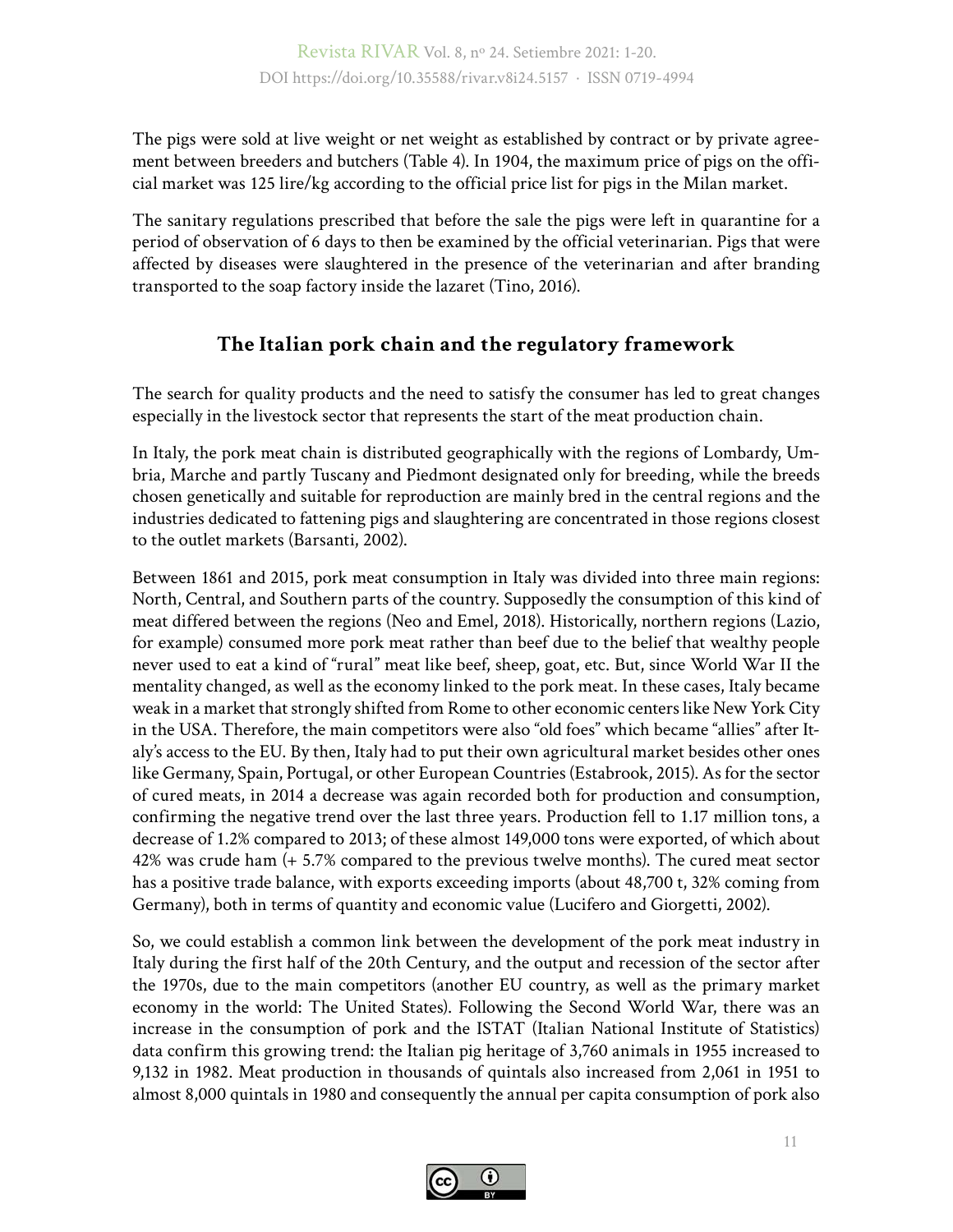increases, from 5.1 kg in 1938 to 20.8 kg in 1980, thanks to the low and affordable price of meat. This rising trend is accompanied by a change in consumer tastes whose preference is for lean pork characterized by greater muscle mass and a minimal part of adipose tissue and which is intended as a fresh product for meals (a phenomenon that was already started a few years ago in other European countries and the USA) (Flandrin and Montanari, 2013; Curto, 1967; Proto, 1984). However, both for Italian breeders and consumers there is still some resistance to lean light pork; the breeders because they fear that the production of fresh pork will not find a market outlet and the consumers because they prefer sausage products and have some qualms about the consumption of fresh pork especially in summer for reasons of hygiene and safety, so the tastes change slowly (Venzi, 1980; Proto, 1984).

In the 1960s, the increase in per capita income led to a rise in the consumption of meat due to its protein intake and especially of pork, which thanks to the start of industrial transformation processes, had moderate prices and satisfactory quality and hygiene. In the decade 1960-1970, the production of pork meats increased by more than 40%, but despite industrialization, it was unable to satisfy demand and Italy had to resort to importing foreign meat (Tino, 2016).

In particular, the continuous search for high quality for the consumer has made it necessary to constantly change breeding techniques, animal feeding, and slaughtering technologies in addition to the interest in breed selection. Of the three types of pigs—heavy, light, and intermediate—the former is very widespread in Italy. The heavy pig supplies fatty meats that are suitable for the curing of sausage products, while in other European countries the focus is on hyper-productive genetics with a greater quantity of lean parts (Neo and Emel, 2018).

The heavy Italian pig, raised above all in the central-northern area of the country, has important economic implications especially for the processing industry: from the cuts of the animal that can exceed 150 kg of weight, precious products, hams, and cured meats are obtained, which for their typical characteristics have received the Protected Designation of Origin status and are recognized internationally as PDO products according to the EC Regulation 2081 of 1992 (Delgado *et al*., 2002).

Traditional Italian pig farming is based on breeding Large White, Landrace, and Duroc breeds, selected for our typical produce. This product has an important market segment and the Italian chain, controlled and certified to protect consumers, favors higher profitability of the farms due to lower production costs. However, Italian breeders face recurring crises due to the increase in consumption of fresh pork from abroad and because in the processing industry it is the PDO ham that manages to cover production costs. The light pig is an animal bred with particular rationed feeding and in certain micro-environmental conditions and it is always hybrid breeds that reach a maximum weight of 110 kg (Capatti and Montanari, 1999). The problem for the breeder is to follow a particular production standard for this type of pig called "lean" which has not yet been clarified. Indeed, breeders recognize a product category in lean pork that does not consider the breed but follows a certain diet and a type of breeding, which does not yield much fat and is slaughtered depending on the age and weight reached. For this reason, Italian breeders often follow the "double track" strategy, which means that the farmer decides, based on market forecasts, whether to continue the feeding cycle to obtain fat or lean pig.

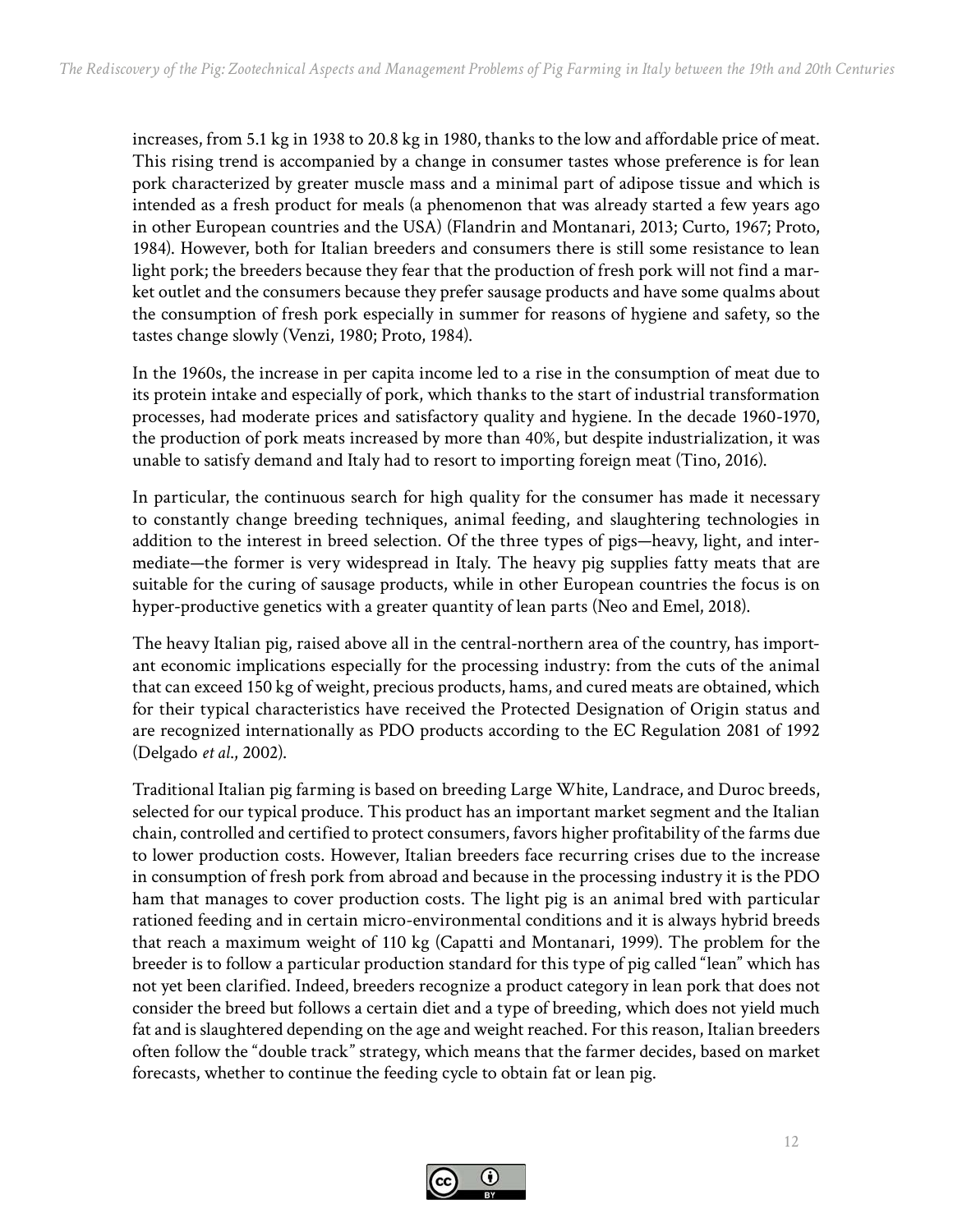For greater competitiveness and a good price/quality ratio, an intermediate pig is being evaluated/considered that could be fed with specific feed mixtures and whose meat could replace the import of fresh pork, but could also be used for non-DOP hams with an outlet in the low-price markets.

Regarding the legislation in this sector, in terms of public hygiene, there were the municipal police regulations that forbade the animal's exhibition on public roads, fairs, and markets for private sales or the public auction of animals suffering from contagious diseases; for the buying and selling, instead, the regulations of the June 25th, 1865, decree on the trade-in animals (articles 1498-1506) regulated the sale of animals with hidden defects or faults; the contracts could also be stipulated "for fair use", "halter", that is to say with payment on delivery and "on the line", that is without any guarantee.

Even today, the regulations for slaughtering animals including pigs are based on the provisions of the Royal Decree of December 20th, 1928, n. 3298 as regards the health supervision of Italian meat. Directive 120 of December 20th, 2008, regulates the production of pigs; it repeals directive 91/630/EEC and gathers in a Consolidated Act all the other regulations already in force that apply to all categories of breeding and fattening pigs, to piglets, piglets, fattening pigs, sows, gilts, boars and so on (Rastoin and Ghersi, 2010).

At a national level, there currently is the *Manual of Correct Operational Practice for Pig Farms* which sets out the operational methods to guarantee food safety and traceability of pork by EC Reg. 178/02, 852/04, and 853/04 as well as food purchased or produced, administered to animals according to Reg. CE 183/05 and in compliance with Legislative Decree 193/06 and Legislative Decree 158/06 for pharmacy surveillance. Other current legislative references in Italy are Legislative Decree December 30th, 1992, n. 534; Implementation of directive 91/630/CEE, which establishes the minimum standards for the protection of pigs, published in the *Official Journal* of January 11th, 1993, n. 7 and amended by Legislative Decree February 20th, 2004, n. 53, implementation of directive n. 2001/93/CE which establishes the minimum standards for the protection of pigs, published in the G.U. n. 49 of February 28th, 2004, ordinary supplement n. 30. The text also implements Directive 2001/88/EC on the same subject; the Legislative Decree October 26th, 2010, n. 200, implementation of directive 2008/71/EC on the identification and registration of pigs (G.U. n. 282 of 02/12/2010). Lastly, the Legislative Decree July 7th, 2011, n. 122, implementation of Directive 2008/120/EC, which establishes the minimum standards for the protection of pigs published in the G.U. n. 178 of 08/02/2011 (Saraiva, 2016).

At a community level, the importance of the impact of pig farming on the environment has meant that action should be taken from a legislative point of view and specific policies have been implemented in the sector. 2011 was a year of great changes for Italian pig farming with Legislative Decree n. 122 of July 7th, 2011, implementing Directive 2008/120 of the European Commission. This established the minimum standards for the welfare and health of pigs and the establishment of special "Single National Cuts and Fats and Lard Commissions" and specific rules that also regulate the treatment and disposal of animal carcasses (Malcolmson and Mastoris, 2001). However, pig breeding is governed not only by Italian law but also by European Community rules that guarantee the traceability, healthiness, safety, and hygiene of production,

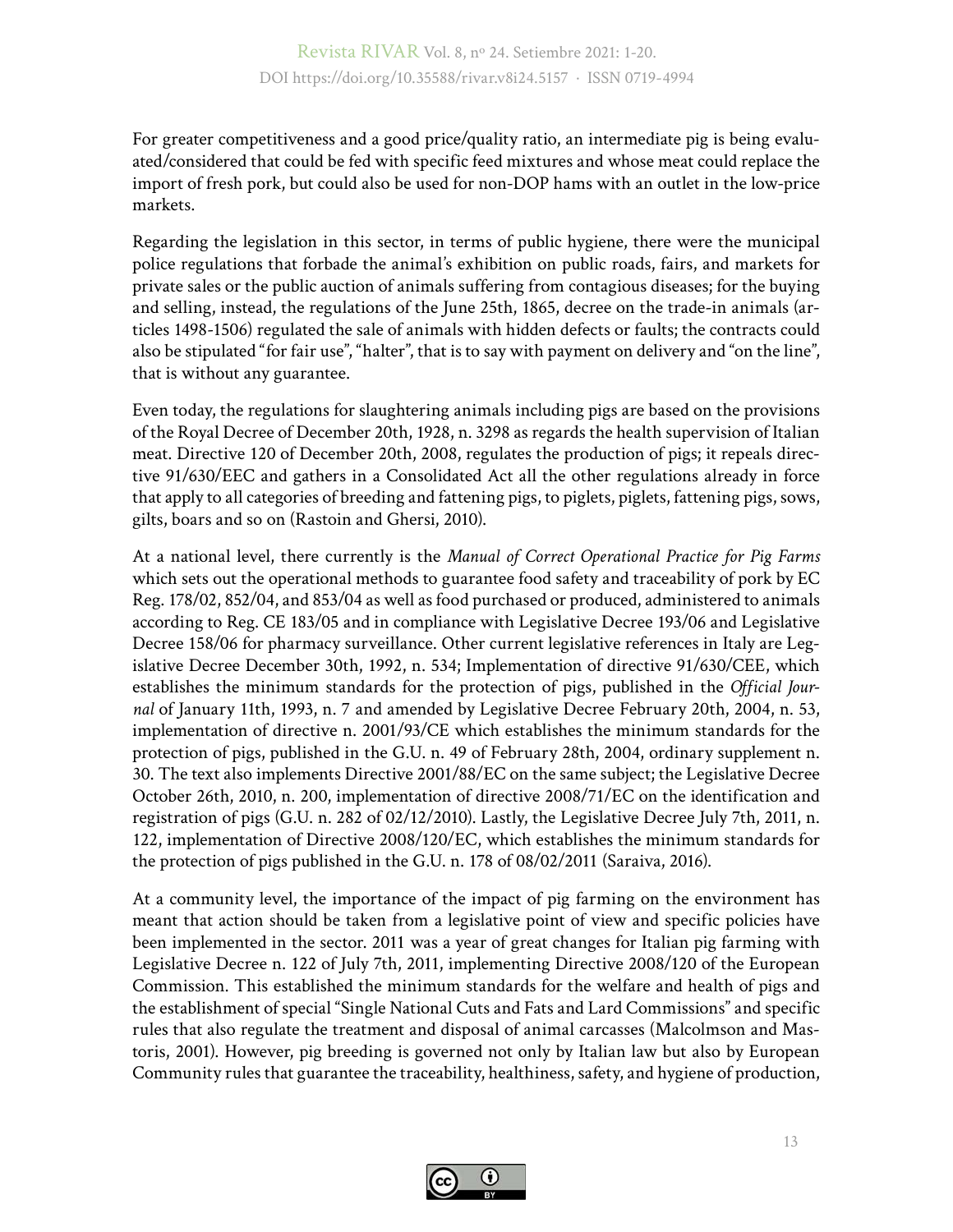as well as animal welfare, both on the farm and during transport or slaughter, as well as the environmental sustainability of the production activity.

Breeding conditions the environment and causes problems such as nitrogen pollution in water and air (CCIAA Reggio Emilia, 1971). To monitor these issues, in 2007, the Governing Council of the Association for Science and Animal Production (ASPA) set up a study commission on "Monitoring the Environmental Impact of Animal Husbandry" (Kiple and Ornelas, 2000). Among the environmental effects with a negative impact on the environment is the animal wastewater on land and in water, water consumption, the emission of methane and other gases dispersed in the environment. Sustainable animal husbandry that respects the characteristics of farm animals has become a priority not only in Europe but also and above all the indispensable tool to strengthen the relationship of trust between the consumer and the producer (Cassano, 1965; Cassano, 1977; Cupo, 1977; Giannone, 2002).

Manure and livestock manure are common problems for all types of breeding. Nonetheless, they could also represent an opportunity for farmers, as well as a resource for agriculture through proper management that involves the transformation of waste material into agricultural fertilizer. Naturally, this type of treatment plant, given the burden of the initial investments, can only be achieved in the largest and most modern companies (Tino, 2016). The project has been started in some Lombard and Piedmontese companies where the sewage is immediately transformed into dry fertilizer or the fermentation of fecal waste and natural biogas is obtained by a bioreactor, useful for supplying energy at no cost to the plant. In recent years, in addition to the storage and spreading operations of the waste materials, a three-year project called "Denitren" has been developed to eliminate the drawbacks of farm manure, which provides for the active use of microalgae that allow transforming light into energy chemistry. This system works with high-cost systems so that installation takes place on demand: the future industrialization of closed systems for the cultivation of microalgae will allow reducing investment costs and consequently the unit costs of treatment of livestock manure inside the farm. So, the biogas could represent a great opportunity for livestock farms and also offer great advantages for zootechnics in terms of energy production for the environmental (Anderson, 2019).

#### **Conclusions**

The Italian swine business has been industrializing rapidly in the first decade of this century. While 83.3% of the country's pig farms disappeared, the total number of pigs in Italy grew by 8.5% and the average number of pigs per farm grew by over 500%. Due to this, the Italian Agricultural Census pointed out that in the year 2000, Italy counted 156,818 pig farms, while ten years later, only 26,197 were left-mainly located in the island of Sardinia (4,860), and the regions Lombardy and Calabria. In Lombardy, 100-150 km south of Milan, in the North, 2,642 farms were left in 2010; in Calabria, in the far south of Italy, 2,193 farms were counted. There is much variety among the Italian cold cuts and each of the products has its special features which distinguish it from the others. But all are characterized by common factors which are attributable to the quality of the raw material taken from the pork of the "heavy type".

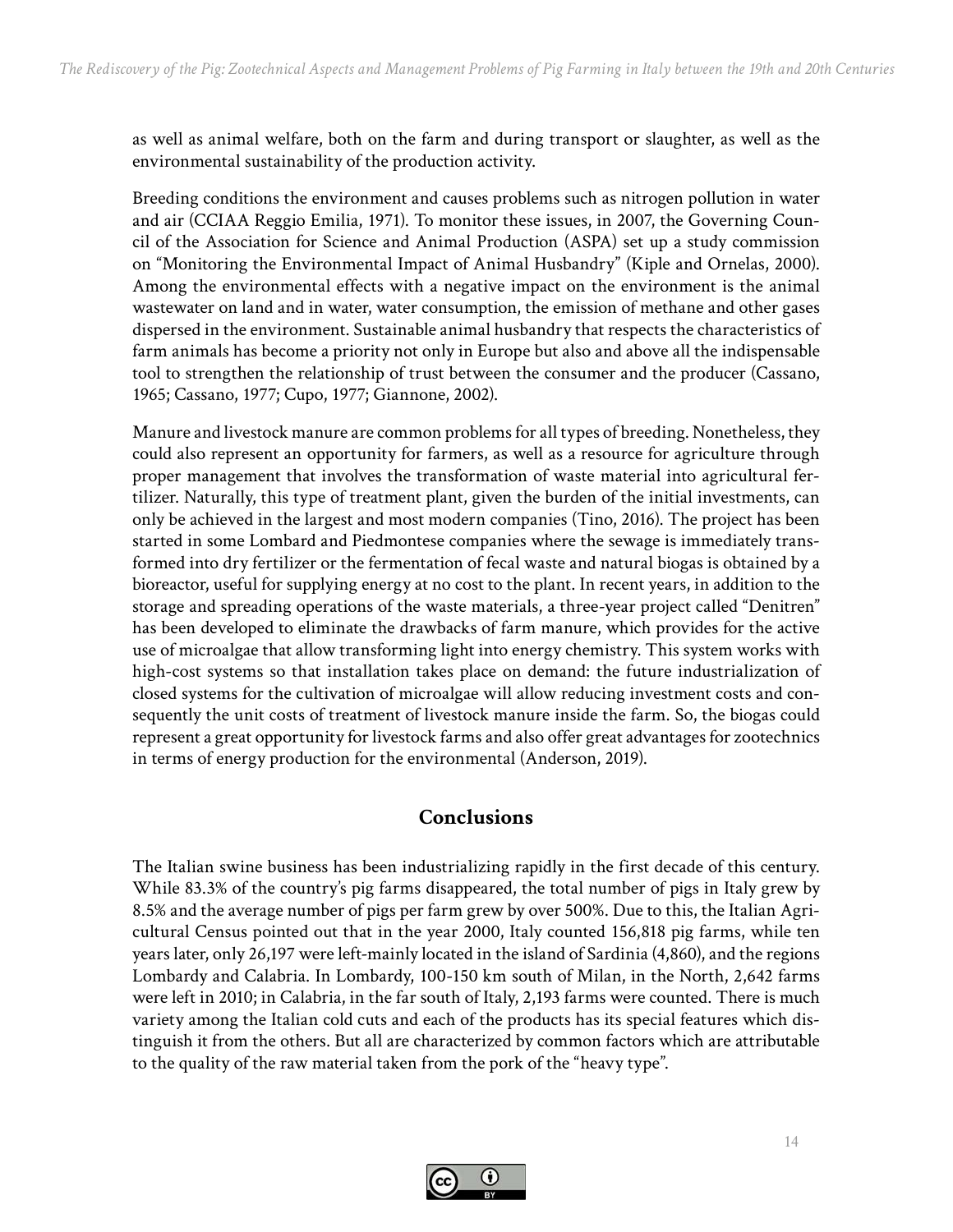The production techniques themselves represent crucial factors within the production chain of the cold cuts. Last but not least of the attributes of Italian deli meats is the system of control which is applied to guarantee quality and safety. These controls start already during the phase of livestock breeding, where it is fundamental that the animals get enough space to allow them to move. Hygienic standards are very high and strict controls are conducted both in terms of sanitary and veterinary measures. Numerous controls—especially in hygiene management along the entire production chain until the transport to the selling points, enabled the producers to reduce the quantities of salt used for the preservation of the meats.

The production of PDO (Protected Designation of Origin) and PGI (Protected Geographical Indication) products for example is characterized by the so-called "soft" technologies which employ long-term treatments at a low intensity, emphasizing the high-quality characteristics of the meats. Moreover, the production of food involves an environmental cost and the problem of sustainability in the livestock sector is deeply felt. Changing the diet, for example, less meat consumption could represent a way that could increase sustainability in the production and consumption of food. An updated bibliography reaches us on the methods of sustainability and recent LCA studies (Life Cycle Assessment) (Sala *et al.*, 2017). In fact, relevant is the research done on intensive pig farms in Northern Italy considered mixed farming-livestock systems: in Italian pig farms, the production of heavy pigs has a higher environmental impact than that of light pigs due to the feed used because, in Italy, the DOP regulation for the production of ham imposes restrictive limits on protein feeds. Therefore, for a lower environmental impact, it is necessary to optimize nutrition without increasing the protein intake so the large farms have a lower impact on the environment (Bava *et al.*, 2017) (Figure 1).



#### **Figure 1.** Pig production sustainability *Figura 1. Sostenibilidad de la producción porcina*

Source/fuente: Bava *et al.*, 2017.

As we can see in Graphic 1, the Italian pork industry in the lasts years met all standards related to sustainability.

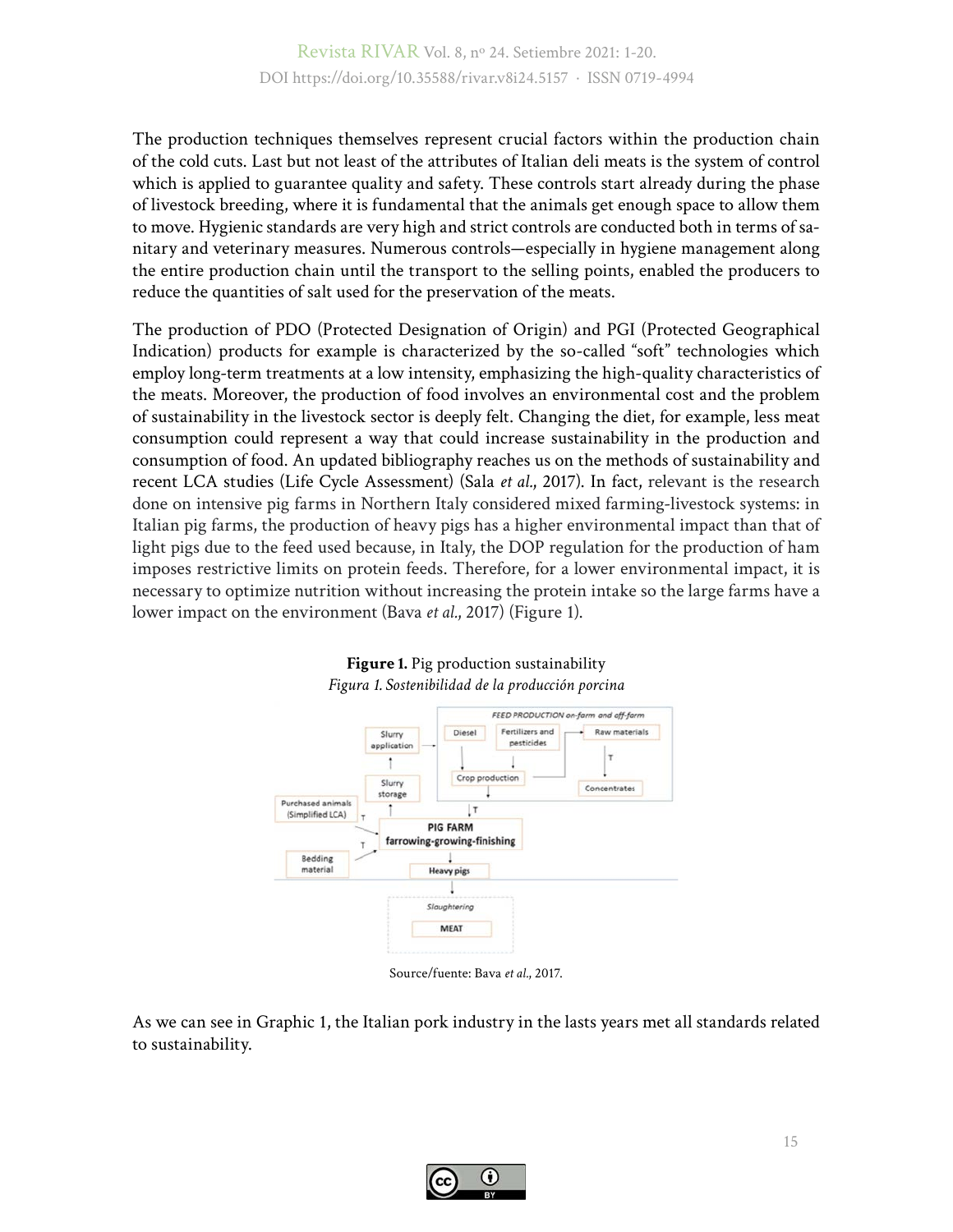*The Rediscovery of the Pig: Zootechnical Aspects and Management Problems of Pig Farming in Italy between the 19th and 20th Centuries*

**Graphic 1.** Italian salumi exports (quantity), in 2019



Source/fuente: ASSICA (Industrial Association of Meats and Cured Meats) on ISTAT Data.

Likewise, Italy has fully complied with the orders of the European Commission, for the development of sustainable pig farming, since 2015. We already used some data from official sources for comparison, but it is not necessary to add it as well, due to all of them it is in these graphics, actually (Graphic 2).





Source/fuente: Annual Beef Meat Per Capita Consumption in Italy 2016-2020, Statista Research Department.

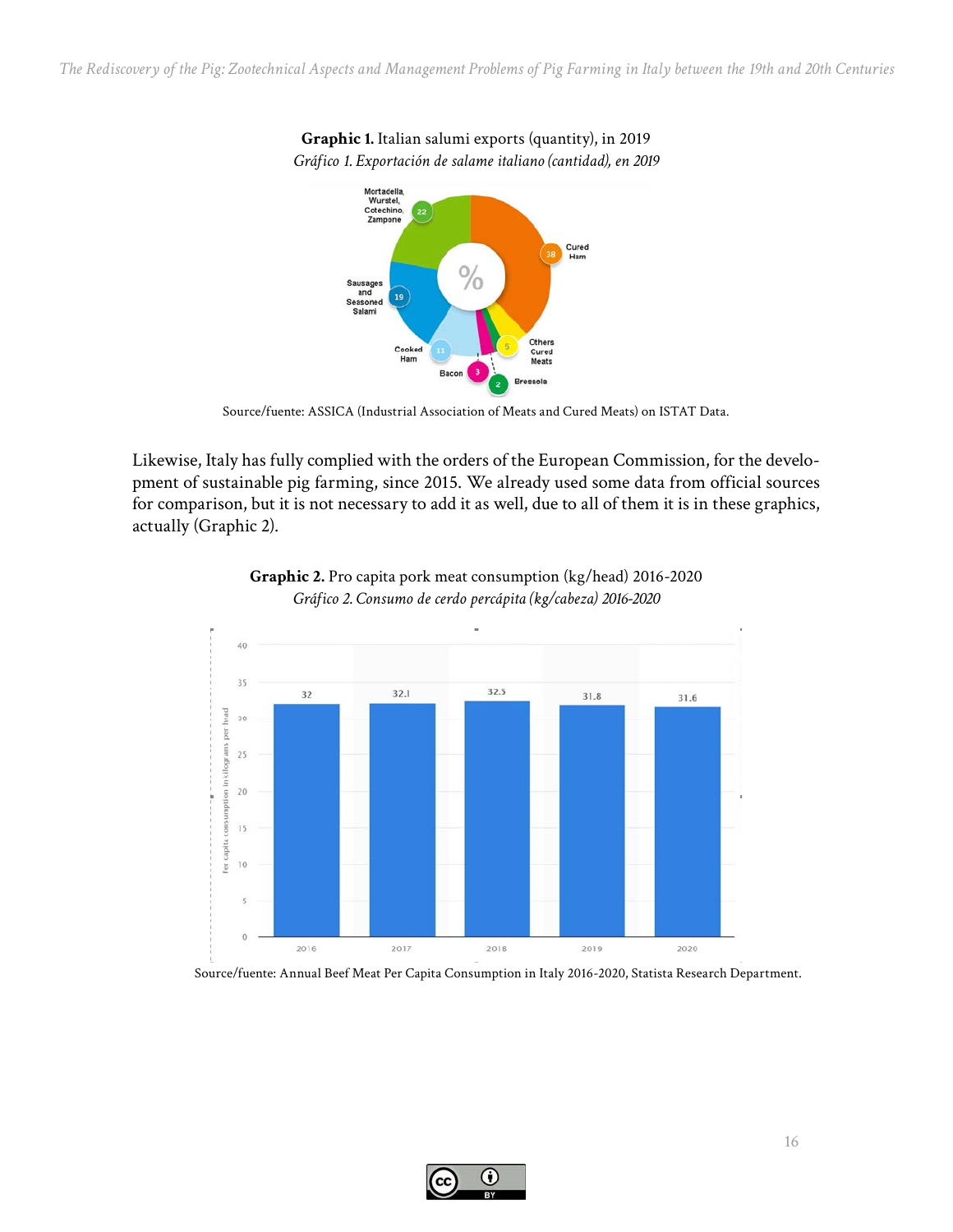Revista RIVAR Vol. 8, nº 24. Setiembre 2021: 1-20. DOI https://doi.org/10.35588/rivar.v8i24.5157 · ISSN 0719-4994

#### **References**

Alberti, F. (1906). *Il bestiame e l'agricoltura in Italia*. Milan, Hoeply.

- Anderson, JL. (ed.). (2019). *Capitalist Pigs: Pigs, Pork and Power in America*. Morgantown, West Virginia University Press.
- Baldassarre, S. (1899). *L'incrociamento e il meticciamento delle razze suine Yorkshire e Casertana*. Naples, Pierro e Veraldi.
- Barsanti, D. (2002). "L'allevamento". In Cianferoni, R., Ciuffoletti, Z. and Rombai, L. (eds.). *Storia dell'agricoltura italiana III. L'età contemporanea*. Firenze, Polistampa: 95-129.
- Baruzzi, M. and Montanari, M. (1981). *Porci e porcari nel medioevo. Paesaggio, economia, alimentazione*. Bologna, Clueb.
- Bava, L.; Zucali, M.; Sandrucci, A. and Tamburini, A. (2017). "Environmental Impact of the Typical Heavy Pig Production in Italy". *Journal of Cleaner Production* 140(Part 2): 685-691. DOI<https://doi.org/10.1016/j.jclepro.2015.11.029>

Bonadonna, T. (1951). *Zootecnia speciale.* Vol. III. Milano, Istituto Editoriale Cisalpino.

- Capatti, A. and Montanari, M. (1999). *La cucina italiana. Storia di una cultura*. Bari, Laterza.
- Cassano, C. (1977). "Orientamenti attuali della produzione suinicola nell'Italia Centrale e prospettive di sviluppo". In *Production and Market Structures for Pig-Keeping Development in the Central and Southern Italy*. Reggio Emilia, April 30th 1977, CCIAA.

\_\_\_\_. (1965). *Le previsioni economiche per gli allevamenti suini*. Rome, INEA.

Cassella, P. (1909). *Il maiale: razze, allevamento, ingrassamento, malattie*. Catania, F. Battiato.

- Cassella, O. and Cassella, P. (1880). *Manuale pratico per l'allevamento del maiale (allevamento e ingrassamento e cura delle sue malattie), con appendici sulla tenia e sulla trichina: compilato sulle migliori opere italiane e straniere*. Naples, G. Jovene.
- CCIAA Reggio Emilia (1971). "I problemi connessi con l'eliminazione delle deiezioni liquide e solide degli allevamenti suini". *Proceedings of the International Conference of the International Pig Review meeting in Reggio Emilia.* Reggio Emilia, May 1st 1970, AGE.
- Columella, LGM. (1947). *De re rustica.* Translated by R. Calzecchi Onesti. Rome, Ramo editoriale degli agricoltori.
- Corio, I. (1963). *Il maiale da ingrasso per uso familiare*. Bologna, Edizioni Agricole.
- Cornevin, Ch. (1895). *Voyage zootècnique dans l'Europe centrale et orientale*. Paris, Librairie J., B. Bailliére et Fils.

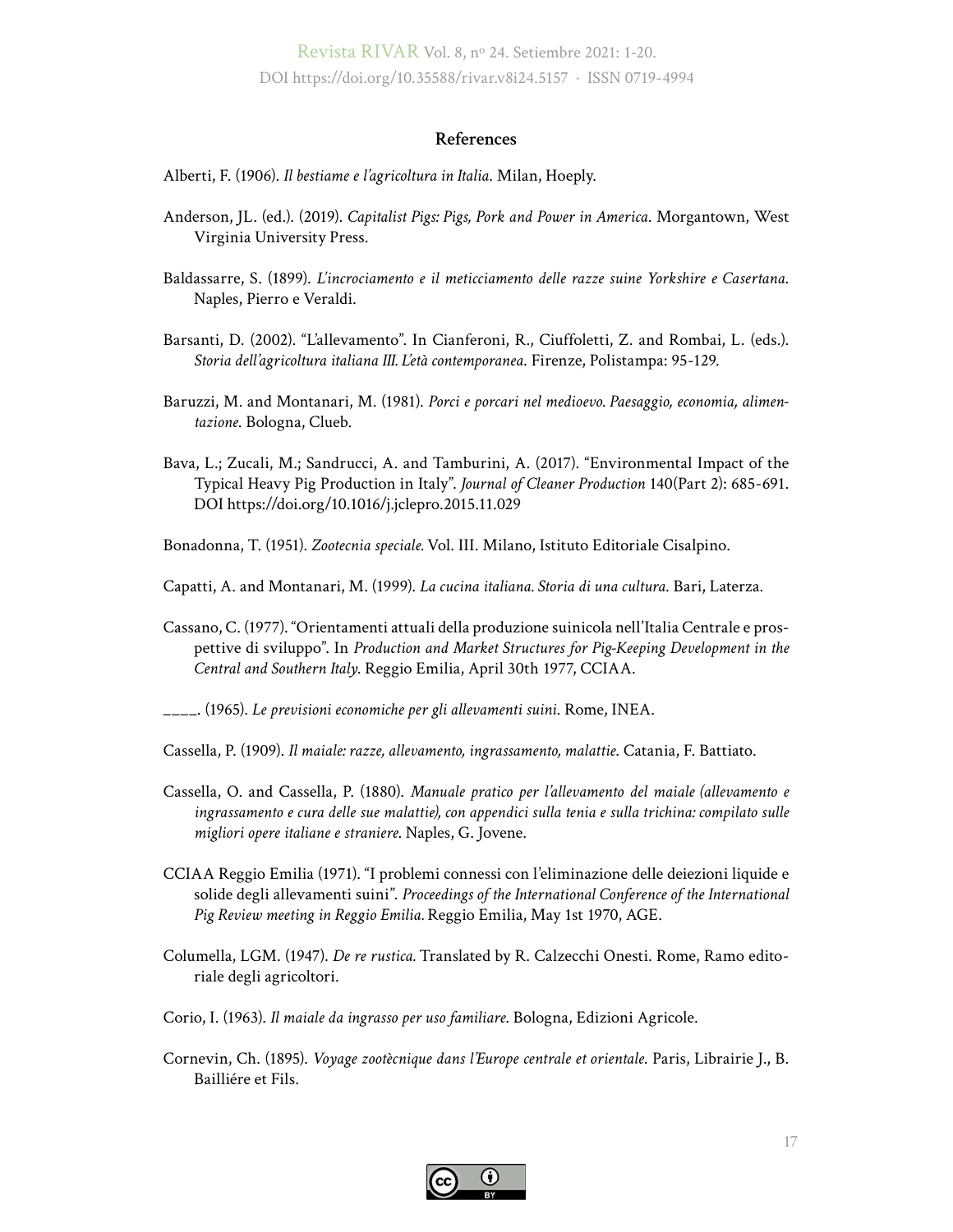- Cupo, C. (1977) "Prospettive e politiche di sviluppo dell'allevamento suino nel Mezzogiorno d'Italia". In *Proceedings for the International Meeting in Reggio Emilia.* Reggio Emilia, April 29th 1977, CCIAA.
- Curto, GM. (1967). "La produzione del suino magro". *Rivista di zootecnia: rassegna mensile di scienza e pratica zootecnia* 11.
- Del Prato, P. (1869). *Richiami sulla pastorizia e sull'agricoltura del territorio parmigiano dei prodotti agricoli e degli animali e insieme dè miglioramenti dei prodotti agricoli e degli animali*. Parma, Corsini.
- Delgado, G. *et al*. (2002). "Livestock to 2020: The Next Food Revolution". *Food, Agriculture, and the Environment* 28: 1-38.
- Drouard, A. and Oddy, DJ. (eds.). (2016). *The Food Industries of Europe in the Nineteenth and Twentieth Centuries*. London and New York, Routledge. DOI<https://doi.org/10.4324/9781315558073>
- Emiliano, PRT. (1998). *La Villa (Opus agriculturae).* Translated by Sansovino. Perugia, Reprint.
- Enciclopedia Agraria Italiana (1880). "Cantoni, G. Director Regia Scuola Superiore dell'Agricoltura di Milano". *Enciclopedia Agraria Italiana Vol. III, part VI*. Turin, Unione Tipografica Editrice.
- Estabrook, B. (2015). *Pig Tales: An Omnivore's Quest for Sustainable Meat*. New York, WW. Norton & Co.
- Faelli, F. (1903). *Razze bovine, equine, suine, ovine e caprine*. Milan, Hoeply.
- Ferrari, G. (1761). *Gli elogi del porco.* Modena, Eredi di Bartolomeo Soliani stampatori ducali. DOI<https://doi.org/10.5962/bhl.title.36406>
- Flandrin, JL. and Montanari, M. (2013). *Food: A Culinary History from Antiquity to the Present*. New York, Columbia University Press.
- Frizzi, A. (1772). *La salameide*, *poemetto giocoso con le note.* Venice, Guglielmo Zerletti.
- Giannone, M. (2002). *L'allevamento biologico del suino*. Bologna, Edagricole.
- [Kiple,](https://www.amazon.com/s/ref=dp_byline_sr_book_1?ie=UTF8&field-author=Kenneth+F.+Kiple&text=Kenneth+F.+Kiple&sort=relevancerank&search-alias=books) KF. and Ornelas, KC. (eds.). (2000). *The Cambridge World History of Food.* Cambridge, Cambridge University Press. DOI<https://doi.org/10.1017/chol9780521402149>
- Il Coltivatore (1897). "Il Coltivatore". *Giornale di agricoltura pratica* anno 43 I(3): 1897.
- Lucifero, M. and Giorgetti, A. (2002). "Allevamenti zootecnici". In Scaramuzzi, F. and Nanni, P. (eds.). *Storia dell'agricoltura italiana, 3.2: L'età contemporanea: sviluppo recente e prospettive.* Firenze, Polistampa: 65-104.

Malcolmson, RW. and Mastoris, S. (2001). *The English Pig: A History*. London, Hambledon Press.

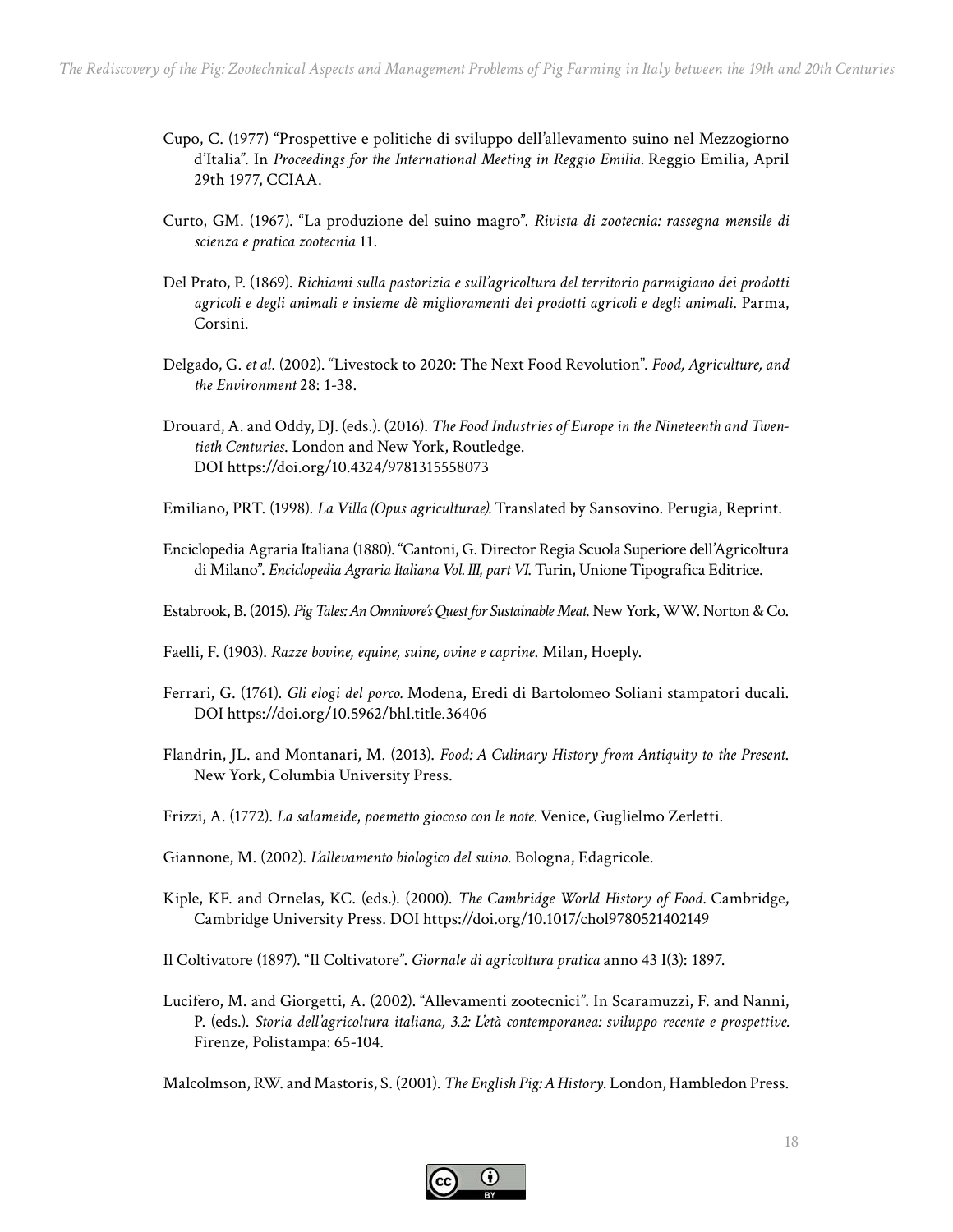- Malossini, F. and Loszach, S. (2014). "Il calunniato e amato maiale. L'allevamento in Italia dall'antichità ai giorni nostri"*. Atti Accademia Roveretana degli Agiati* IX(IV): 85-150.
- Marchi, E. (1914). *Il maiale*, Milan, Hoepli.
- \_\_\_\_. (1897). *Il maiale: razze, metodi di riproduzione, metodi di allevamento, ingrassamento, commercio, salumeria, patologia suina e terapeutica, tecnica operatoria, tossicologia, dizionario suino-tecnico*. Milan, Hoepli.
- Marchi, E. and Pucci, C. (1923). *Il maiale*. Milan, Hoepli.
- Margaroli, GB. (1851). *Manuale dell'abitatore di campagna e della buon castalda*. Milan, Ernesto Oliva Editore Libraio.
- Mascheroni, E. (1927). "Zootecnia Speciale". In Alpe, V.; Zecchini, M. and Soave, M. (dir.). *Nuova Enciclopedia Agraria Italiana*. Turin, UTET.
- Ministero degli Interni (1878). *Annuario Statistico Italiano*. Anno I. Roma, Direzione Generale di Statistica.
- Montanari, M. (1984). *Campagne medievali. Strutture produttive, rapporti di lavoro*, *sistemi alimentari*. Turin, Einaudi.
- \_\_\_\_. (1979). *L'alimentazione contadina nell'alto Medioevo*. Naples, Liguori.
- Motti, A. (1888). "L'allevamento del maiale". In Motti, A. *L'Italia agricola, giornale di agricoltura*. Torino, Francesco Casanova.
- Neo, H. and Emel, J. (2018). *Geographies of Meat. Politics, Economy and Culture*. London and New York, Routeledge.
- Onorati, N. (1854). *Dell'agricoltura pratica, della pastorizia e di molte altre dottrine che riguardano la medicina veterinaria e l'economia domestica per li 12 mesi dell'anno.* Naples, Gabinetto Letterario.
- Pergola, V. (1945). *L'allevamento del maiale*. Rome, Ramo editoriale degli agricoltori.
- Proto, V. (1984). *La produzione del suino magro*. Bologna, Edagricole.
- Rastoin, J. and Ghersi, G. (2010). *Le système alimentaire mondial: Concepts et méthodes, analyses et dynamiques*. Versailles, Quæ.
- Re, F. (1815). *Nuovi elementi di Agricoltura*. Milan, Giovanni Silvestri agli scalini del Duomo n. 994.
- Ricchetti, E. (1894). "Antonio Zanelli". *Il Coltivatore, Giornale di agricoltura pratica* I(40): 475-476.